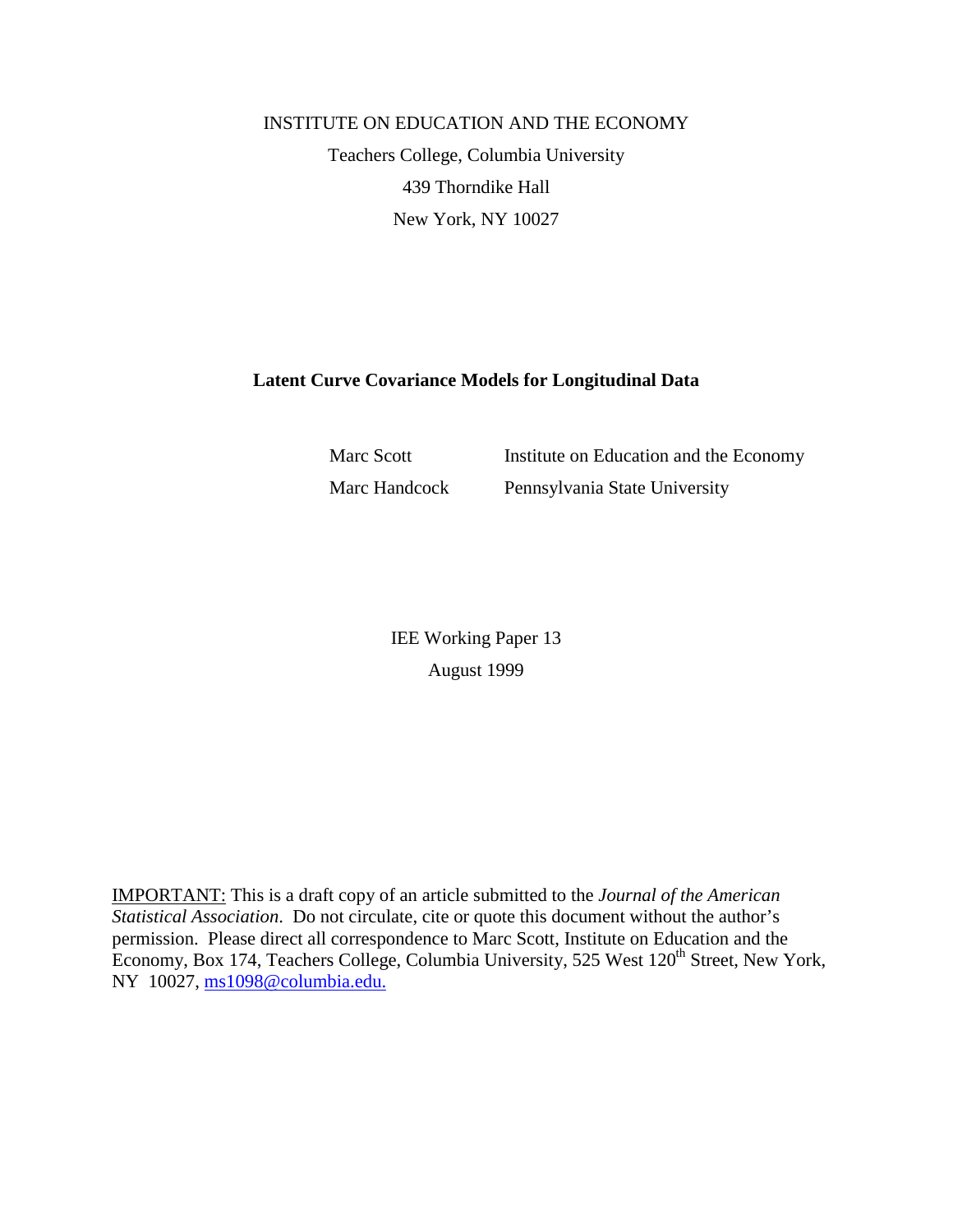# Latent Curve Covariance Modelsfor Longitudinal Data

Marc A. SCOTT and Mark S. HANDCOCK

We develop a class of covariance models for longitudinal data which capture underlying stochastic variation in an interpretable manner via latent curves. The approach decomposes the variation into a small number of data-adaptive components, the latent curves, which we call proto-splines. These components establish the shape of the stochastic variation and allow individual differences to be expressed via random coefficients, which adjust the scale of the components. This model class extends the scope of traditional random coeffcient models to effectively allow for an unknown design, while retaining their emphasis on the estimation of components of variance, which often have substantive meaning. We prove that the parameter estimates used to construct the latent curves and those associated with the random coefficients are consistent, asymptotically efficient, and Gaussian. An application to the analysis of wage inequality based on the National Longitudinal Survey of Young Men is presented. KEY WORDS: Covariance Structure; Random Coefficient Model; Variance Components; Functional Data Analysis; Principal Components; National Longitudinal Survey.

## 1. INTRODUCTION

An increasing number of social, behavioral and biological science studies collect information from subjects at several points in time. These longitudinal studies enable researchers to study changes in the phenomena of interest over the life-course of the subjects. Explanatory covariates collected contemporaneously are often linked to the response in regression-like models known as mixed effects models. Longitudinal data require this more sophisticated model because the responses are correlated within individuals. This correlation structure can be quite complicated, and many parametric forms for covariance have been developed over the years. The most familiar of these are error-in-variables models such as compound symmetry, and time series models such as ARIMA models (see Diggle et. al. 1994 for others). One of the limitations of the approaches developed so far is that they require the researcher to have a substantial amount of knowledge (or make some strong assumptions) about the form of the covariance.

Marc A. Scott is Senior Research Associate, Institute on Education and the Economy, Teachers College, Columbia University, New York, NY 10027 (E-mail: ms1098@columbia.edu); and Mark S. Handcock is Associate Professor, Department of Statistics, Pennsylvania State University, University Park, PA 16802 (E-mail: handcock@stat.psu.edu). This research was partially supported by the Russell Sage Foundation and the Rockefeller Foundation. The authors thank Annette D. Bernhardt whose discussions and insights over the years are deeply embedded in this paper.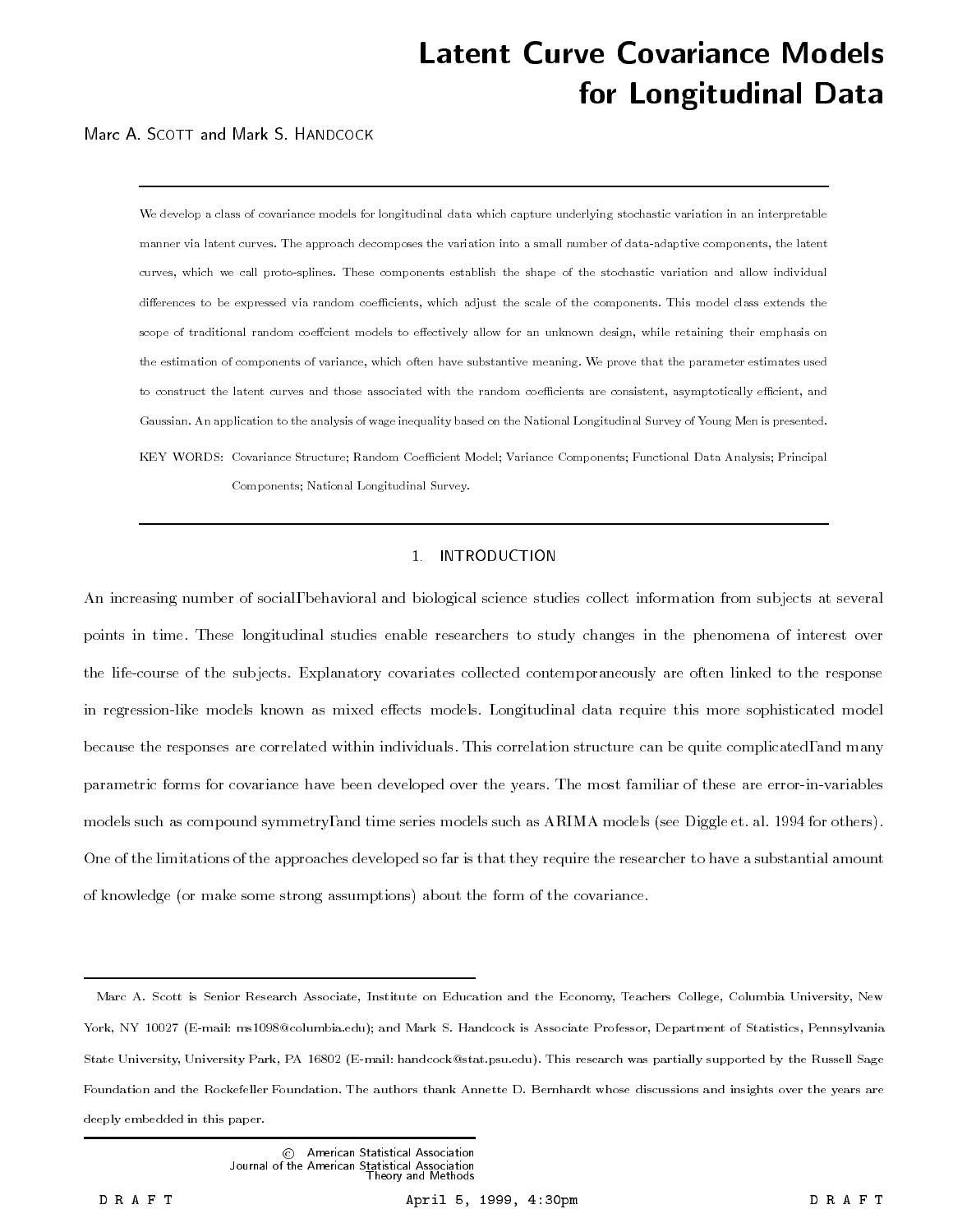In this paper we describe a more flexible model for covariance structure that allows important features of the covariance to be data-driven, rather than externally imposed. Strictly speaking, our model class is not a mixed effects model. Our models have strong ties to those developed by Rice and Silverman (1991), the common foundation being the decomposition of covariance into eigenfunctions using the Karhunen-Loeve expansion. Under this formulation, the response is a stochastically weighted sum of eigenfunctions. We use a limited number of these eigenfunctions as a first approximation to the covariance, forming a non-traditional random coefficient model. What makes our model different from traditional mixed effects and random coefficient models is that we estimate the eigenfunctions directly as part of our model-this allows for uncertainty in the random effects design, which is non-standard. We add to the work of Rice and Silverman (1991) by establishing the asymptotic efficiency of the estimates (thus confidence bounds can be constructed for the curves themselves). We also provide a way to include orthogonality constraints on the eigenfunctions directly in our model, as an alternative to Silverman's (1996) approach.

As a motivating example, we look at inequality of wage outcomes for young workers in the United States. Crosssectional analyses of wages show an increased polarization in the 1980s, despite a period of economic boom (Karoly 1993, Levy and Murnane 1992, Danziger and Gottschalk 1993, 1996). One explanation for the observed cross-sectional trends is that wage outcomes have become more volatile. That is, they vary greatly from one year to the next. Longitudinal wage data addresses this hypothesis directly. If individual wage trajectories are relatively smooth, then this indicates stable long-term trends, while bumpy trajectories are evidence of wage volatility. However, in many such studies, there are relatively few observations per individual, making these trends difficult to assess. A variance components model (Searle et al. 1992) for wages may be used to partition the variance into long-term, or permanent variation and shortterm, transitory variation. Since long- and short-term trends in wages have substantive meaning, one can compare the resulting partitions from different economic periods.

But how does one go about partitioning longitudinal data into such trends? If one is willing to assume that individuals show quadratic wage growth as they age, and that the distribution of the coefficients forming such random quadratic curves is multivariate Gaussian, then traditional mixed effects models can be used (the random effects design matrix is taken to be a basis for the polynomials of degree two). Bernhardt et al. (1998) apply a mixed effects variance components model to wage data from two young adult cohorts in the National Longitudinal Survey (NLS) and show that the growth in overall inequality can be attributed to long-term trends and not to volatility (see also Gottshalk and Moffitt 1994, Haider 1996 and Baker 1997). While this is a reasonable decomposition, the proper specification of the underlying mechanism is crucial in matters with such strong policy implications. The methods we develop allow for more data-driven decompositions, and as such are a valuable check on more traditional model assumptions.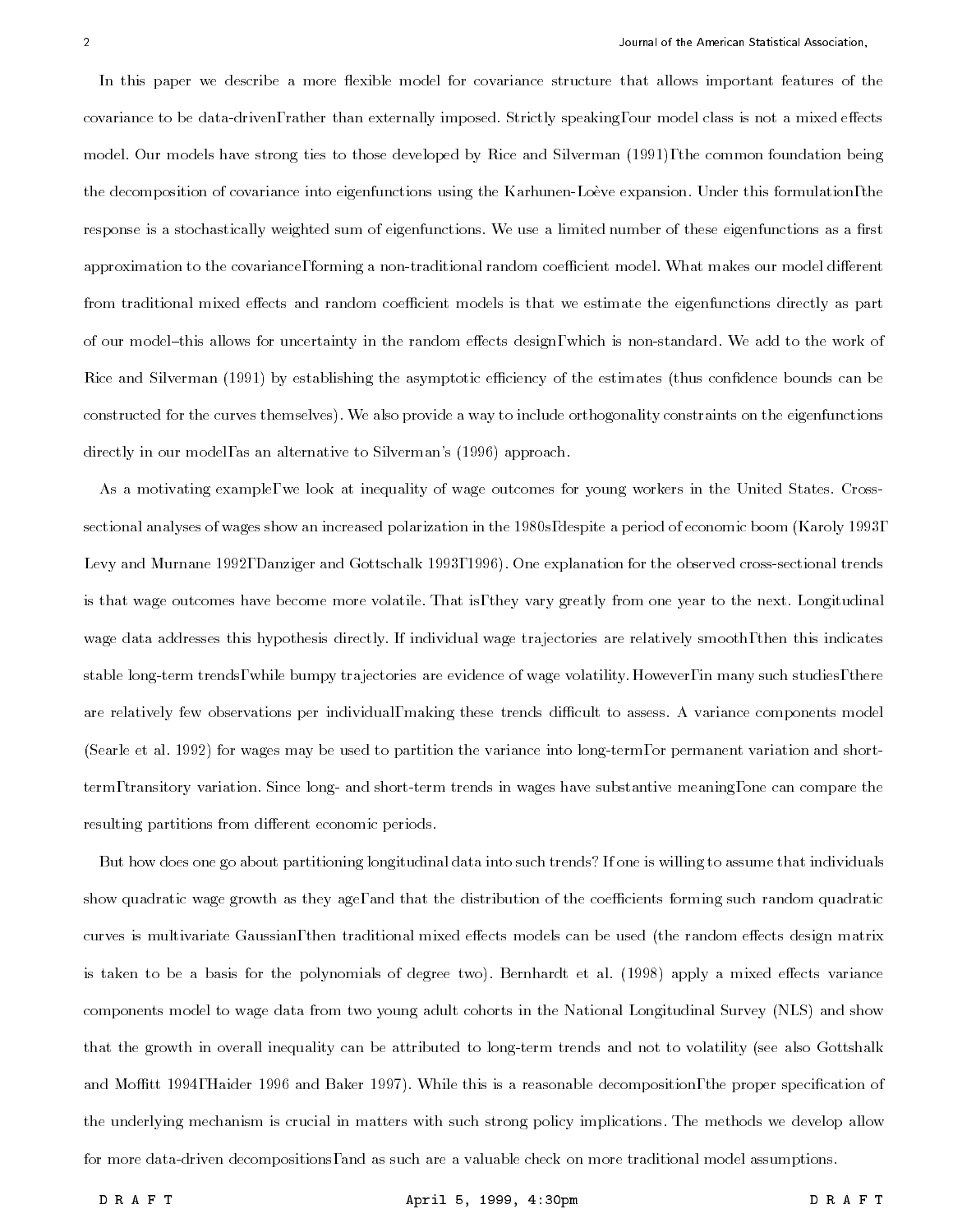Continuing with our example, we shall refer to the vector of wages for each individual recorded over a set of time periods in his/her career as the wage trajectory. The trajectory is augmented by information on demographics, job acquisition, turnover, completion of educational milestones, enrollment status, and moves in and out of different industries and occupations to form the individual's wage profile. Typically (real) wages tend to grow as the individual ages, but there may be substantial heterogeneity in the timing and magnitude of growth. We will use age as the underlying time index as we are interested in comparative models of worker experience. A collection of age-indexed wage trajectories typically \fan out" over time, with some individuals experiencing high or low growth at both younger and older ages. This can be seen in the sample of wage trajectories from the National Longitudinal Survey of Youth (NLSY) in Figure 1. A description and analysis of this data is given in Section 4..



Figure 1. A sample of 1,000 wage trajectories from respondents in the NLSY. Note that in addition to the fanning out, there is a great deal of variability within and between trajectories-this is the heterogeneity we wish to describe.

To illustrate the use of new model class, we will partition the observed wage trajectories into short- and long-term components, yielding an interpretable statistical model.

To date, a number of different approaches have been developed that are appropriate for this task. Random coefficient models, as described in Longford (1993), model heterogeneity via random perturbations to a known structure captured in the design matrix (see also Vonesh and Chinchilli 1997). Their strengths include a well-established set of available inferential techniques, but these rest on the knowing a priori the correct form of the model, which effectively means knowing the form of the covariance. Xu, Hedeker and Ramakrishnan (1996) and Verbeke and Lesaffre (1996) relax the distributional assumptions in these models somewhat, by allowing the random coefficients to come from a Gaussian mixture. Nonlinear extensions of random coefficient models as well as nonparametric estimation of the coefficient densities are described in Davidian and Giltinan (1995). All of these methods either assume a highly restrictive form for the covariance or leave it largely unspecied. The former is often unrealistic, but more to the point, will rarely provide insight into long-term trends in variation unless they happen to take one of those simpler forms. The latter approach is often infeasible, requiring very large samples and producing highly variable estimates.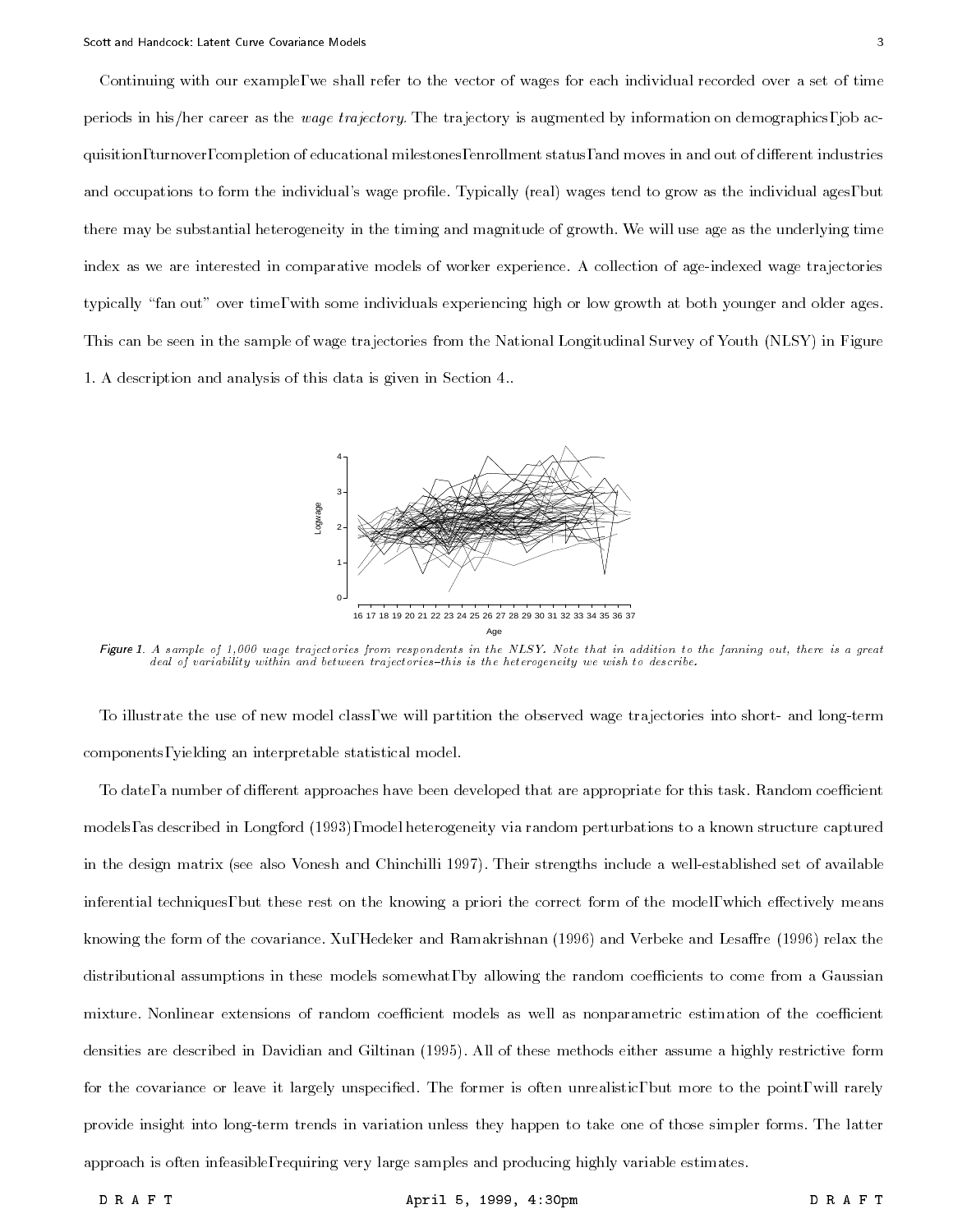A different approach to covariance modeling comes from the functional data analysis literature, in which the data are sampled so frequently that they can be taken to be functions. The framework for this approach is given in Ramsey and Silverman (1997), and key models were developed by Rice and Silverman (1991), Kneip (1994), and Besse, Cardot and Ferraty (1997). Lindstrom (1995) combines ideas from both mixed effects and functional approaches, while Barry (1995) provides a Bayesian model for the covariance function. Brumback and Rice (1998) and Wang (1998) show that certain forms of covariance yield smoothing spline trajectory predictions, drawing on the work of Wahba (1990) and Speed (1991). Strictly speaking, the nonparametric approaches of Brumback and Rice (1998) and Wang (1998) do not estimate eigenfunctions-they predict individual-specific curves. This work differs in orientation from Rice and Silverman (1991) and our work, which focus directly on the covariance structure rather than individual curves.

The conceptual framework for our models is known as latent curve analysis, beginning with Rao (1958) and formalized in Meredith and Tisak (1990). Much of our development is conceptually rooted in this work and the functional data analysis perspective offered by Rice and Silverman (1991) and Ramsay and Dalzell (1991).

In Section 2. we explore the foundations of latent curve models and formulate the proto-spline class. We discuss the estimation and asymptotic properties of proto-splines in Section 3.. In Section 4. we analyze wage inequality using proto-splines based on information in the NLSY dataset. In Section 5. we consider some extensions of the proto-spline model.

#### 2. MODEL FORMULATION

#### Stochastic Process Formulation  $2.1$

Since change is observed over time, we can model longitudinal data as a stochastic process,  $Y(t)$ , observed at time points  $\tau$  , and set  $\tau$  , and an identifiable in an identifiable case, but in practice is will be discrete. Only the discrete  $\tau$ covariates other than time, the first and second order properties of  $Y(t)$  are its mean and covariance functions  $\mu(t)$  and  $R(s,t) = E[(Y(s)-\mu(s))(Y(t)-\mu(t))]$ . If we believe that the process is Gaussian, then the entire process is determined by these two functions.

Whether the underlying process is Gaussian or not, estimating its covariance function is a challenge. We can assume that the function is continuous, but beyond this we only know that it is positive definite. If  $\tau$  is discrete and finite, with size  $|{\cal T}| = T$ , then  $R(s,t)$  is defined by  $T(T+1)/2$  unique parameters. A natural approach is to assume that the covariance has a form that can be described using a smaller number of parameters. It is unlikely, however, that simple covariance model classes, such as compound symmetry and others described in (Diggle et. al. 1994, Chapter 5),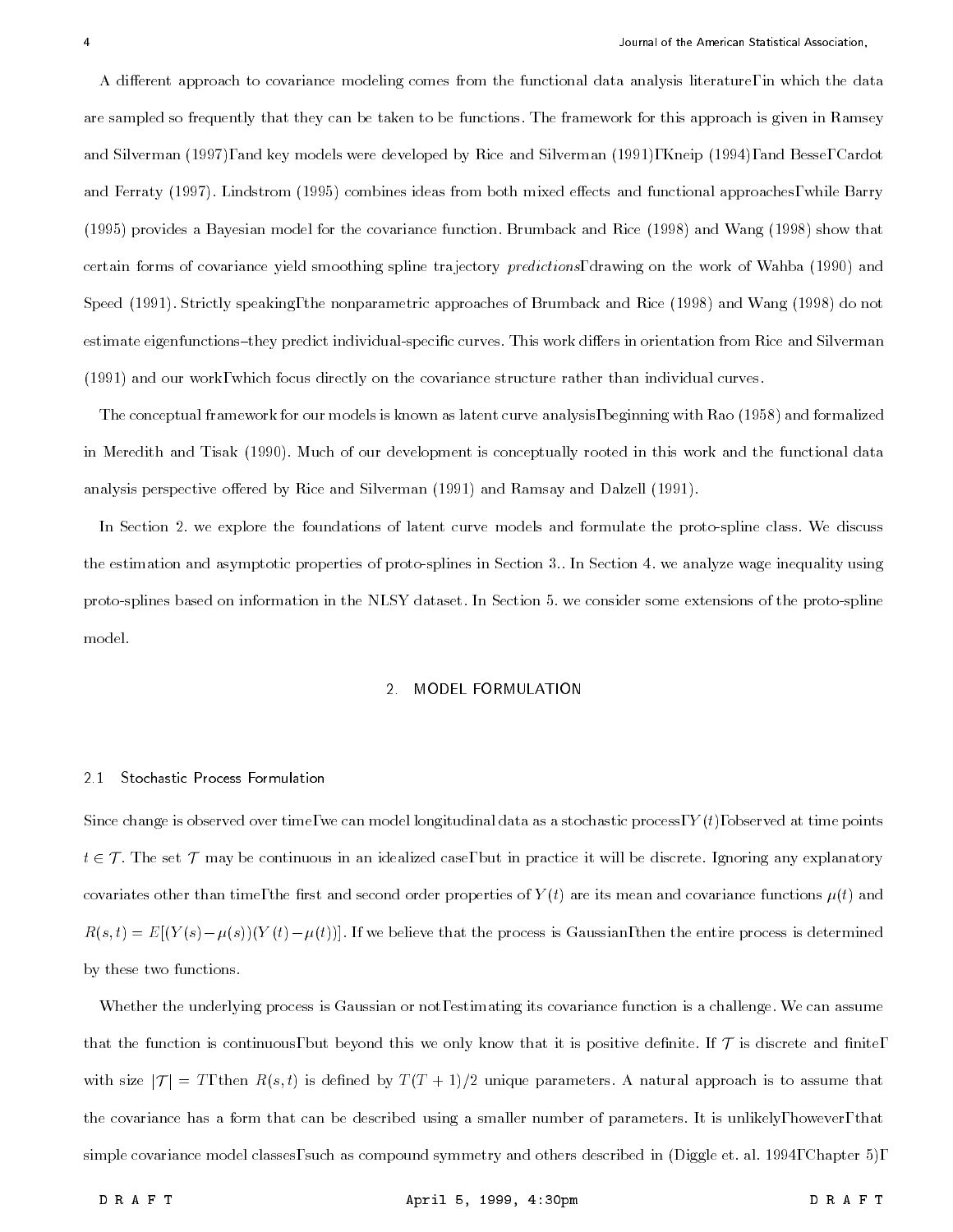can capture the very general structures that might exist. What is required is a framework within which we can closely approximate the covariance function using only a small number of parameters.

A natural approach is based on the Karhunen-Loeve decomposition of the covariance function (Ash and Gardner 1975). This approach has the advantage that it has an interpretation in terms of a small number of latent underlying curves. Let T be the closed interval [a, b], and let  $Y(t)$  be an  $L^2$  mean zero stochastic process with continuous covariance  $R(s,t)$ . Let  $\{\phi_{\nu}(t)\}$  form an orthonormal basis for the space spanned by the eigenfunctions of the nonzero eigenvalues of  $R(s, t)$  satisfying

$$
\lambda_{\nu}\phi_{\nu}(s) = \int_{a}^{b} R(s,t)\phi_{\nu}(t)dt.
$$
\n(1)

The collection of eigenvalues  $\{\lambda_\nu\}$  and eigenfunctions  $\{\phi_\nu\}$  form a decomposition that is a generalization of the eigenvalue and eigenvector decomposition of a matrix.

The Karhunen-Loève expansion states that

$$
Y(t) = \sum_{\nu} \xi_{\nu} \phi_{\nu}(t), \quad t \in \mathcal{T}, \tag{2}
$$

where  $\xi_{\nu} = \int_{a}^{b} Y(t) \phi_{\nu}(t) dt$ , and the  $\xi_{\nu}$  are uncorrelated random variables with  $E(\xi_{\nu}) = 0, E(|\xi_{\nu}|^2) = \lambda_{\nu}$ . The series converges in  $L^+$  to  $Y(t)$  uniformly in  $t$  (Grenander 1981).

The expansion (2) suggests that a zero mean stochastic process,  $Y(t)$ , has a representation as a stochastically weighted sum of latent functions  $\{\phi_{\nu}\}\$ . The stochastic weights are analogous to the coefficients in a random coefficient model (see Longford 1993 for a discussion). Again, such models do not allow the design to be unspecied. If the covariance structure  $R(s,t)$  can be approximated by a *finite* sum of latent functions, then

$$
\tilde{Y}(t) = \sum_{\nu=1}^{K} \xi_{\nu} \phi_{\nu}(t)
$$
\n(3)

describes an estimable model for  $Y(t)$  if the functions  $\{\phi_\nu\}$  either are known, or come from a known class of functions, such as the cubic splines. Of course, determining the functions is an issue in itself. Note that the distributions of the  $\{\xi_{\nu}\}\$  are not specified; in most practical settings, some additional assumptions must be made for these variables.

#### 2.2 A Class of Latent Curve Models: Proto-splines

Suppose that an individual *i* is observed at specific design points,  $\vec{t}_i$  and let  $Y_i(t) \equiv Y_{it}$  be the observation at time t. A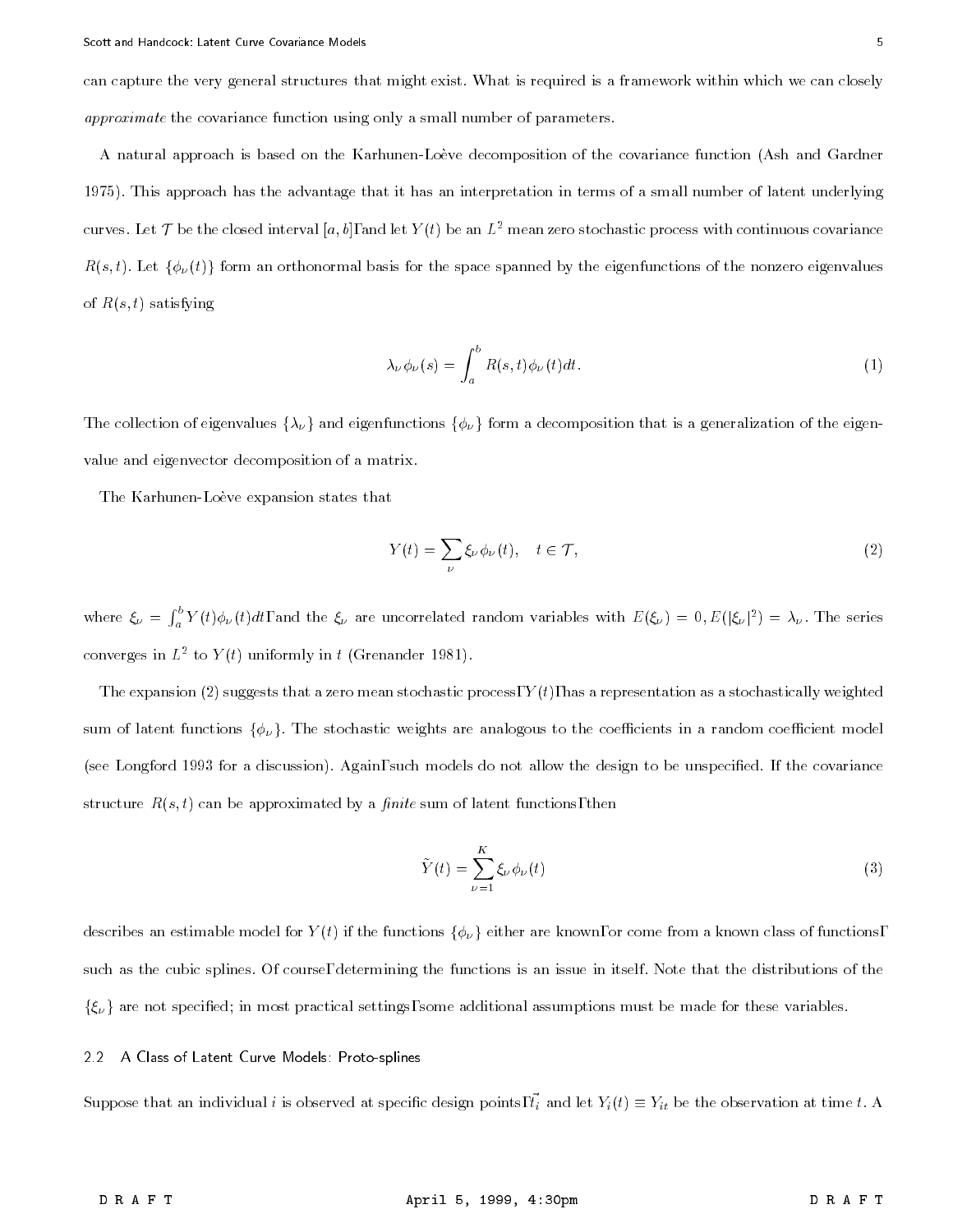class of latent curve models for this data is

$$
Y_i(t) = \sum_{\nu=1}^K \omega_{i\nu} \phi_{\nu}(t) + \epsilon_i(t), \qquad (4)
$$

where  $\phi_{\nu}(t)$  is a basis curve,  $\omega_{i\nu} \sim f(\cdot)$  are individual specific coefficients for the  $\nu^{th}$  curve drawn from some distribution f to be specified, and  $\epsilon_i(t)$  is an error function. This class is quite similar to the finite approximation to the Karhunen-Loève expansion for stochastic processes (3), with a change of variables and the addition of an error term. Meredith and Tisak (1990) describe two ways to generate basis curves: explicit specification of the functions,  $\phi_{\nu}$ ; and via factor analysis, in which the  $\phi_\nu$  are the underlying factors. The first approach forces us to specify most of the underlying structure of the covariance explicitly-that is, provide the eigenfunctions in the Karhunen-Loève expansion. We would rather let the data drive this level of specification. As for the second approach, a factor analysis requires either a complete balanced design or the use of a technique such as the EM algorithm to handle missing data, and estimation is known to produce highly variable and not necessarily interpretable results.

We define a new hybrid class by specifying the  $\phi_{\nu}$  in a data-adaptive manner. It is hybrid in the sense that we partially specify the  $\phi_{\nu}$ . Let  $\{\psi_j\}$  be an orthonormal basis to a smooth function space H of dimension  $S \leq T$ . There is no restriction on these basis functions and in particular they need not be a spline basis. The main idea is to use only a subset of the  $\{\psi_j\}$  to construct each latent curve  $\phi_{\nu}$ . Let  $\mathcal{I}(\nu)$  be an indexing function defined on the integers  $\{1,\ldots,S\}$  which selects the basis functions used to construct the  $\nu^{th}$  latent curve. We construct the general latent curve  $\phi_{\nu}$  as a deterministically weighted sum of the basis functions specified by the indexing function  $\mathcal{I}$ , so

$$
\phi_{\nu}(t) = \sum_{j \in \mathcal{I}(\nu)} \eta_j \psi_j(t), \tag{5}
$$

and then (4) is fully specified. In order to insure orthogonality of the  $\{\phi_\nu\}$ , the index sets given by  $\mathcal{I}(\nu)$  must be disjoint. This restriction implies that once we decide to estimate more than one principal function, each is in a proper subspace of H. We call the resulting  $\{\phi_\nu\}$  proto-splines, since they are partial or restricted versions of functions from a smooth space  $\mathcal{H}$ .

The method requires  $S \leq T$  parameters to build all K proto-splines-a substantial reduction compared to principal components analysis, which effectively requires  $T(T+1)/2$  parameters to define its principle functions. For identifiability, the random coefficients  $\{\omega_\nu\}$  are all defined to have variance one, and we allow the  $\phi_\nu$  to have norm other than one. Note that other approaches to smooth estimates of covariance must enforce an orthogonality constraint between fitted principal functions, with the notable exception of Silverman (1996). In Silverman's formulation, the norm of the function space insures the orthogonality. The potential effect of imposing this specific structure has not been investigated. A DRAFT April 5, 1999, 4:30pm DRAFT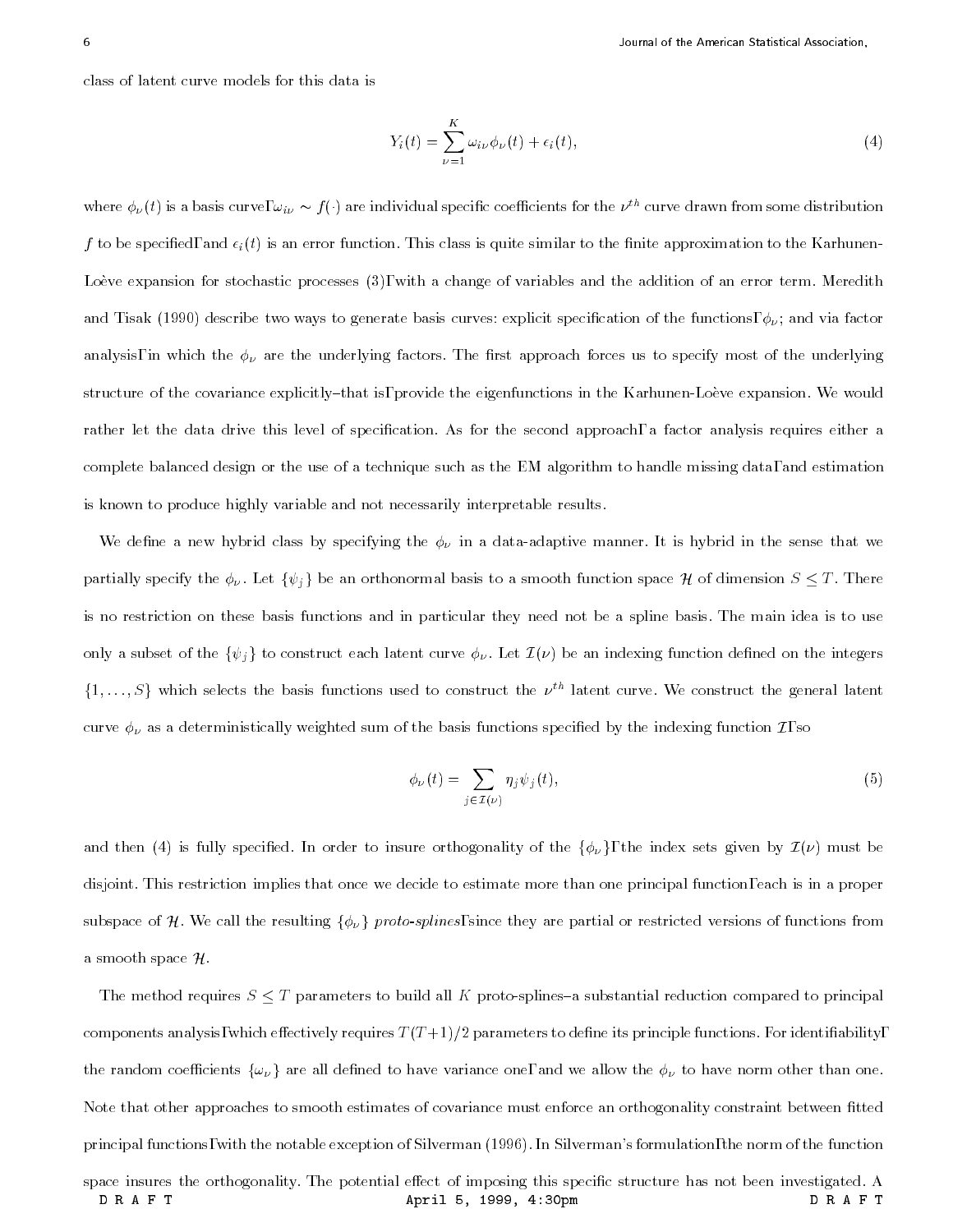lack of external constraints is one of the advantages of the proto-spline approach; flexibility and parsimony are among the others.

To place this model in the context of those that have been developed previously, we examine it for two extreme cases. First, if  $K=S$ , then each proto-spline is just a rescaled version of a basis function, and these are effectively treated as known. If we choose a particular set of basis functions, then this becomes equivalent to the stochastic portion of the model proposed in Brumback (1996) and Brumback and Rice (1998). We note, however, that their choice of basis functions were designed to produce cubic spline *predictions* for individual curves, and as such do not focus on covariance modeling itself. At the other extreme, when  $K = 1$ , we are estimating a single smooth principal function. much as in the smooth principal components analysis of Rice and Silverman (1991) and Ramsay and Silverman (1997).

For proto-splines, we choose K to be small in relation to S, so that for equal-sized index sets,  $S/K$  bases are available for each principal function, and the "proto-spline" nature of the principal function estimates becomes more apparent. This intermediate case is compatible with a principal functions analysis, in which we expect that most of the variation in the process is captured in a few of the largest principal functions. We enforce a small number of these by our choice of K and maintain the orthogonality requirement by design. How restrictive is this designed orthogonality? It is clear from the nonparametric approaches of Rice and Silverman (1991) and Silverman (1996) that two principal functions can share a basis function  $\psi_j$  and still be orthogonal, thus our approach is sufficient but not necessary to ensure orthogonality.

#### INFERENCE FOR PROTOSPLINES 3.

#### 3.1 Preliminaries

We start with S basis functions,  $\{\psi_1, \ldots, \psi_S\}$ , spanning some space H to construct K latent curves,  $\phi_1, \ldots, \phi_K$ , where  $\phi_{\nu}$  is defined in (5). We add a mean component to the model, yielding

$$
Y(t) = X(t)\beta(t) + \sum_{\nu=1}^{K} \omega_{\nu} \phi_{\nu}(t) + \epsilon(t), \qquad (6)
$$

in which  $\epsilon(t)$  are i.i.d. by (0,  $\sigma$  ) random variables, and  $X(t)$  is a design matrix capturing mean (fixed) effects. We assume that our observations are sampled at the same design points  $t = (t_1, \ldots, t_T)^\tau$  , and drop the reference to  $t$  wherever possible. Thus the function  $\beta(t)$  will become the familiar vector of fixed effects parameters,  $\beta$ , and  $X(t)$  will become similarly discrete. To complete the model we specify that the  $\omega_{\nu}$  are i.i.d. standard Gaussian, so that the total variation is *implicitly* contained in the  $\eta_j$ . Alternatively we could parameterize it in Karhunen-Loève form (2) by leaving the DRAFT April 5, 1999, 4:30pm DRAFT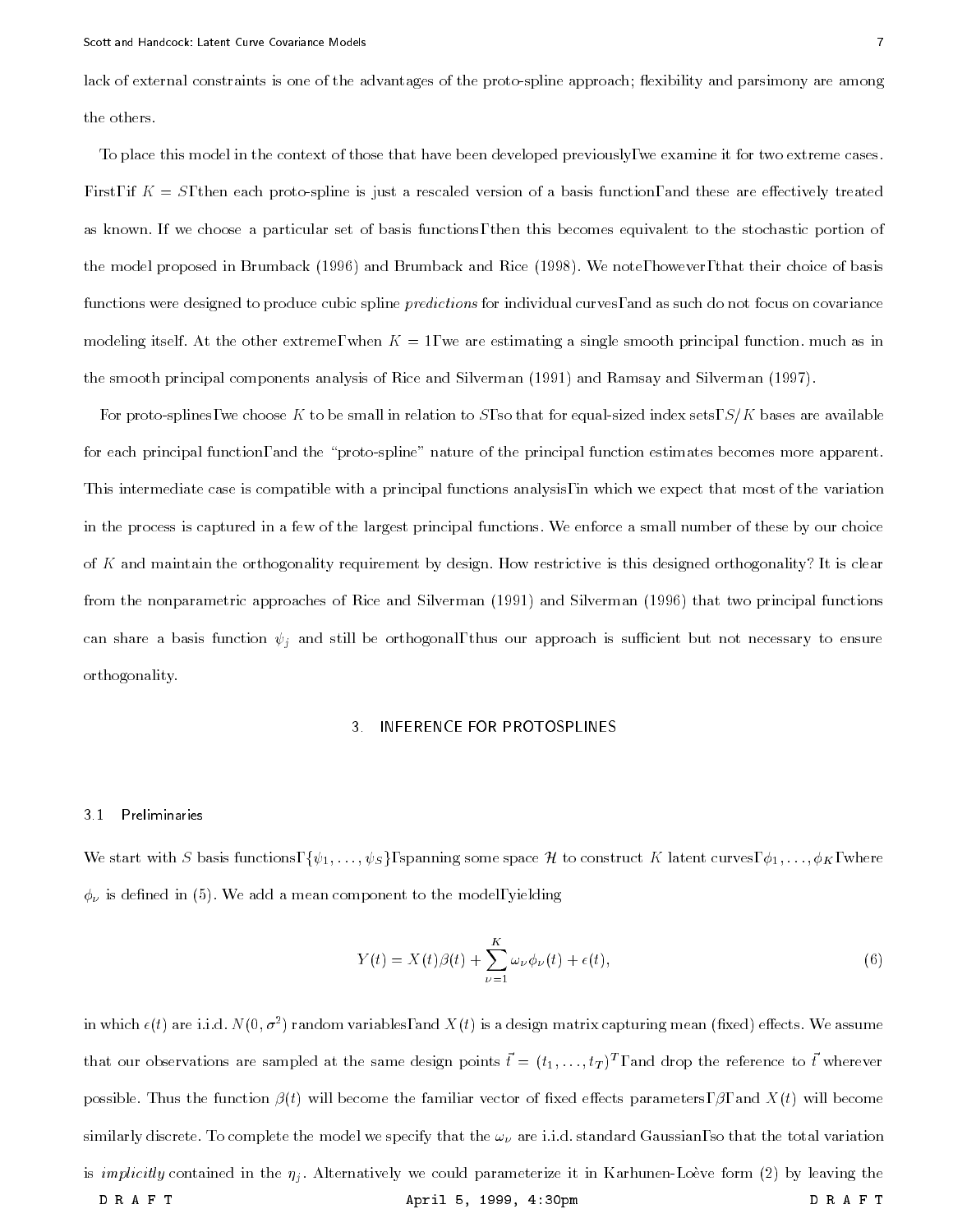$\omega_\nu$  unspecified and constraining the  $\eta_j$  to form  $\phi_\nu$  with norm one. After the parameters have been estimated, we can create a normalized fitted curve  $\phi^*_\nu = \phi_\nu/(\phi^I_\nu \phi_\nu)^{\frac{1}{2}}$ . The variance of the random effect associated with this curve is  $s_{\nu} = \sum_{i \in I(\nu)} \hat{\eta}_i^2$  mimicking  $\lambda_{\nu}$  in (2).

If all of the  $\phi_{\nu}$  were known, then (6) would be a standard mixed effects model. What makes our latent curve model new is that we are able to leave the  $\phi_{\nu}$  only partially specified and proceed with model estimation-we let their exact form be driven by the data. A direct proof of the asymptotic properties of the maximum likelihood parameter estimates would require verification of regularity conditions. While our model is strictly speaking not a mixed effects model, we use asymptotics for mixed effects models as a starting point. Many mixed effects models take a relatively straightforward form, such as ARIMA and compound symmetry models. These and others are implemented in programs such as SAS PROC MIXED. For more complex mixed effects models, verification of regularity conditions is a non-trivial problem, which at a minimum involves a proof that the limiting value of the inverse of the information matrix is positive definite (Vonesh and Chinchilli, Section 6.2.3). Laird and Ware (1982) provided an estimation technique for traditional mixed effects models and developed the covariance properties of the fixed and random effects; no treatment was given to the parameters of the covariance structure itself. Miller (1977) provided the necessary conditions that establish the asymptotic distribution of all of the parameter estimates, including those of the covariance. Pinheiro (1994) built on this work to provide a simpler set of regularity conditions for mixed effects models, but these remain potentially nontrivial to show for new mixed effects models (cf. Jiang 1996, for conditions in an asymptotic analysis of REML estimates and a discussion of the dearth of asymptotic analyses for mixed models).

The above discussion sets the stage for our proof of the asymptotic properties of our latent curve model. Through a transformation of variables, we can construct a mixed effects model that has the same likelihood as the latent curve model. By the Likelihood Principle, estimation results and inferential procedures for the parameters of the mixed effects model can be applied to those of the latent curve model. We stress that while the new model we are about to describe is a mixed effects model, it is sufficiently complex that it is not embedded in a common covariance structure, such as those implemented in SAS PROC MIXED, and the asymptotics must be worked out-they do not simply follow from work already established for mixed effects models. Further, once the asymptotic properties have been established for our new model class, we must employ them under the original latent curve model formulation.

Let  $Z_1 = [\psi_1 : \psi_2 : \cdots : \psi_{h(1)} : \psi_{h(1)+1} : \cdots : \psi_S]$  be the matrix formed using the selected basis vectors, ordered so that each group is in a contiguous block of the matrix. In the above,  $h(\nu) = |\mathcal{I}(\nu)|$  is the number of basis functions in the latent curve  $\phi_{\nu}$ , and the subscript of "1" in  $Z_1$  indicates that it is an individual-level matrix. Let  $\gamma_{\nu} = (\eta_{\nu 1}, \ldots, \eta_{\nu h(\nu)})^T$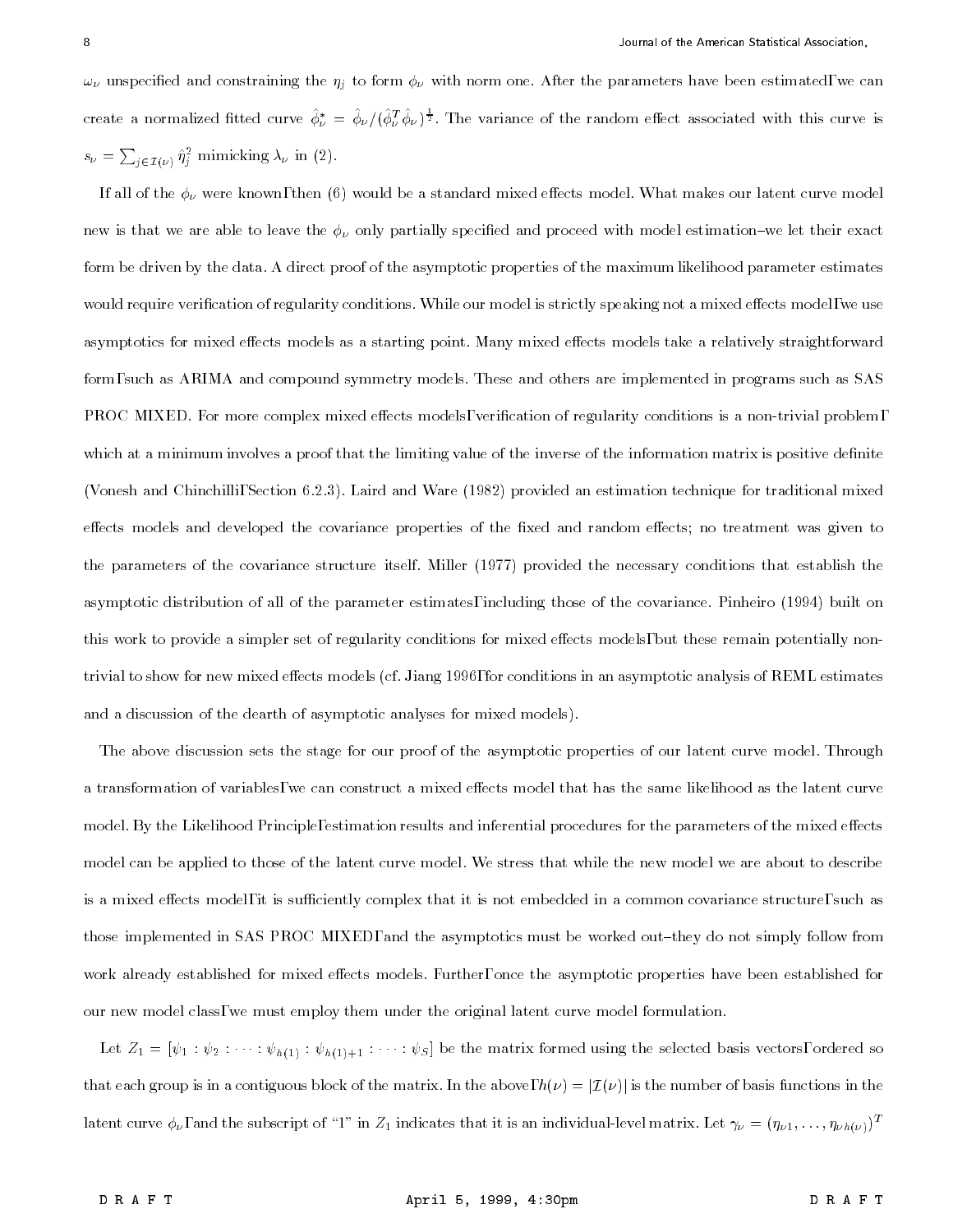be the vector of parameters associated with  $\phi_{\nu}$ , and let  $= \bigoplus_{\nu=1}^{n} \gamma_{\nu}$ . Then

$$
\sum_{\nu=1}^{K} \omega_{\nu} \phi_{\nu} = Z_1, \delta^*, \qquad (7)
$$

where  $\delta \sim N(0, I_K)$ . It we let  $\delta_1 \equiv$  ,  $\delta$  , then  $\delta_1 \sim N(0,$  , ,  $^+)$ , and the random effects portion of the model has the standard form  $\rm z_{1}o_{1},$  with all of the uncertainty relegated to the parameters in the covariance structure  $\rm \ ,\ ,\,^{-}$  . Note that this structure is unique in the mixed effects model literature, and as such, asymptotics must be established for it. There are S random effects (instead of the original K) in this new model. This does not affect estimation of the variance components, but the individual-specific random effects should be estimated under the original model for interpretability. This underscores that fact that these are two very different models that happen to have the same likelihood.

In our asymptotic analysis for the likelihood-equivalent model, each individual is assumed to have the same mean effects design matrix  $X_1$ , with  $p_0$  columns. The inclusion of explanatory covariates, which necessarily vary from individual to individual, would require a different analysis and is not explored here. The resulting model for one individual is then

$$
Y_1 = X_1 \beta + Z_1 \delta_1 + \varepsilon_1,\tag{8}
$$

is a trace of the state contracted the state of the matrix, we have the state of parameters, with the T - the T matrix defined above,  $\sigma_1 \thicksim$  /v [U, , , ] is an S  $\times$  1 set of individual random effects, and  $\varepsilon_1 \thicksim$  /v [U,  $\sigma$  ]  $\,$  are the errors.

The model is reformulated for the entire set of m individuals by stacking the response vector and fixed effects design matrices for each individual into a common vector or matrix. The total number of observations is  $n = mT$ . This yields an n - 1 response and error vector and an <sup>n</sup> - p0 design matrix X. The random eects are independent from individual to individual, so we redefine  $\mathcal{L} = \{1, 2, \ldots, n\}$  . The second to an individual to an individual to an

For use in the proof to follow, we reformulate the model to conform to the structure established by Miller (1977). Let

$$
Y = X\beta + \sum_{j=1}^{S} U^j a^j + \varepsilon,\tag{9}
$$

where the  $U^{\ast}$  are the subset of columns in  $Z$  corresponding to  $\psi_j,$  and  $a^{\ast}$  is a vector of random effects associated with that basis vector. In other words, the  $i^\mu$  column of  $U^s$  is the column in  $Z$  corresponding to the  $j^\mu$  basis function for individual  $i$ . The  $a^j$  are the corresponding random effects for these -reordered -columns of Z. We let  $\Box_m \equiv I_m \otimes$  , be the transform extended to all individuals. The formulation (9) will be used with Pinheiro's (1994) regularity conditions

April 5, 1999, 4:30pm DRAFT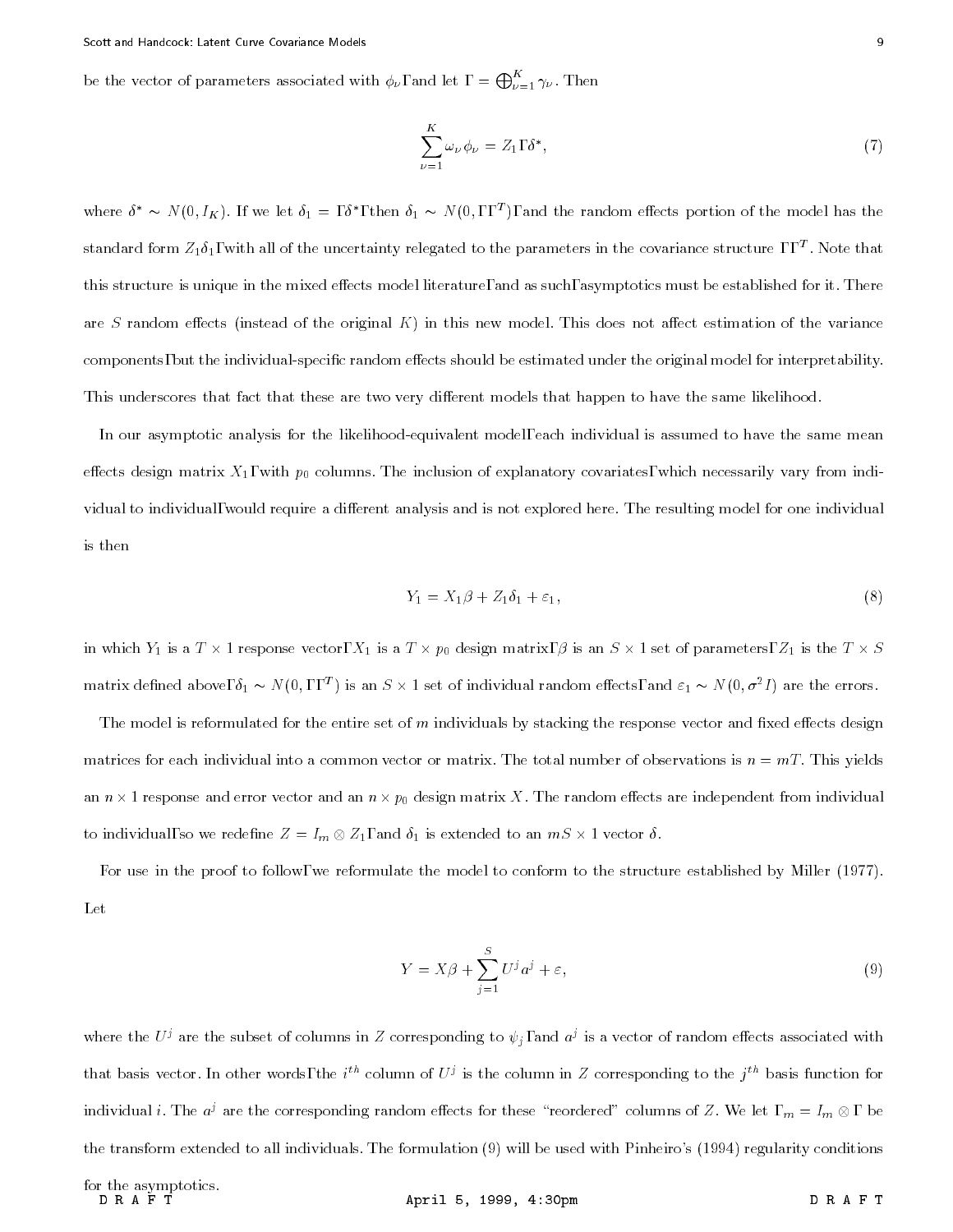#### 3.2 Likelihood 3.2

To simplify the analysis of the covariance of  $Y$ , define

$$
\sigma_{ij} = \begin{cases} \eta_i \eta_j & \text{if } i \leq j \\ \sigma^2 & \text{if } i = j = 0. \end{cases}
$$
 (10)

where the indices are in the set  $\Lambda = \{ij : \sigma_{ij} \neq 0; i,j = 1, ..., S\} \cup \{00\}$  Note that  $\sigma_{ij} = 0$  whenever  $\psi_i$  and  $\psi_j$ correspond to different latent curves-these are ignorable terms. Define  $G_{00} = I_n$ ,  $a_{00} = 1$  and

$$
G_{ij} = a_{ij} (U^{i} (U^{j})^{T} + U^{j} (U^{i})^{T}), \qquad (11)
$$

where

$$
a_{ij} = \begin{cases} \frac{1}{2} & \text{if } i = j \\ 1 & \text{if } i \neq j. \end{cases}
$$
 (12)

for ij 2 otherwise. The covariance of <sup>Y</sup> can then be expressed as:

$$
\Sigma \stackrel{\text{def}}{=} \sum_{ij \in \Lambda} \sigma_{ij} G_{ij} \,. \tag{13}
$$

Let  $\alpha = (\sigma^-, \eta_1, \ldots, \eta_S)$  be the covariance parameters. The parameter space  $\Theta$  for the model is

$$
\Theta = \left\{ \theta \in \mathbb{R}^{p_0 + S + 1} | \theta = (\beta^T, \alpha^T)^T, \ \beta \in \mathbb{R}^{p_0}; \alpha \in \mathbb{R}^{S + 1} \text{ such that } \sigma^2 > 0, \eta_{\nu 1} > 0 \text{ for } \nu = 1, \dots, K \right\},\tag{14}
$$

where  $\eta_{\nu 1}$  is the "first" parameter (under the ordering imposed by the basis functions) in the  $\nu^{th}$  group.

The log-likelihood for Y given  $\theta$  is

$$
\ell(\theta|Y) = \frac{1}{2} \left\{ n \log(2\pi) + \log(\det \Sigma) + e^T \Sigma^{-1} e \right\},\tag{15}
$$

where e = Y is a vector of deviations from the expected response. Now that we know the form of the form of the we can estimate the parameters using numerical optimization algorithms such as nlminb in Splus. nlminb is a very basic program that minimizes the objective function provided by the user. Even though the likelihood is that of a (Gaussian) mixed effects model, it is sufficiently complex so that it has not been implemented in the standard packages such as SAS PROC MIXED. We developed a set of Splus functions to compute the likelihood and gradient of any model in the proposed latent curve class. We determined the specific form of the gradient of the log-likelihood; using it in the optimization dramatically improves the rate of convergence. Details of an application are given in Section 4..

#### 3.3 Asymptotic Framework

Again, the framework we are employing was developed for mixed effects models. These models typically have many DRAFT April 5, 1999, 4:30pm DRAFT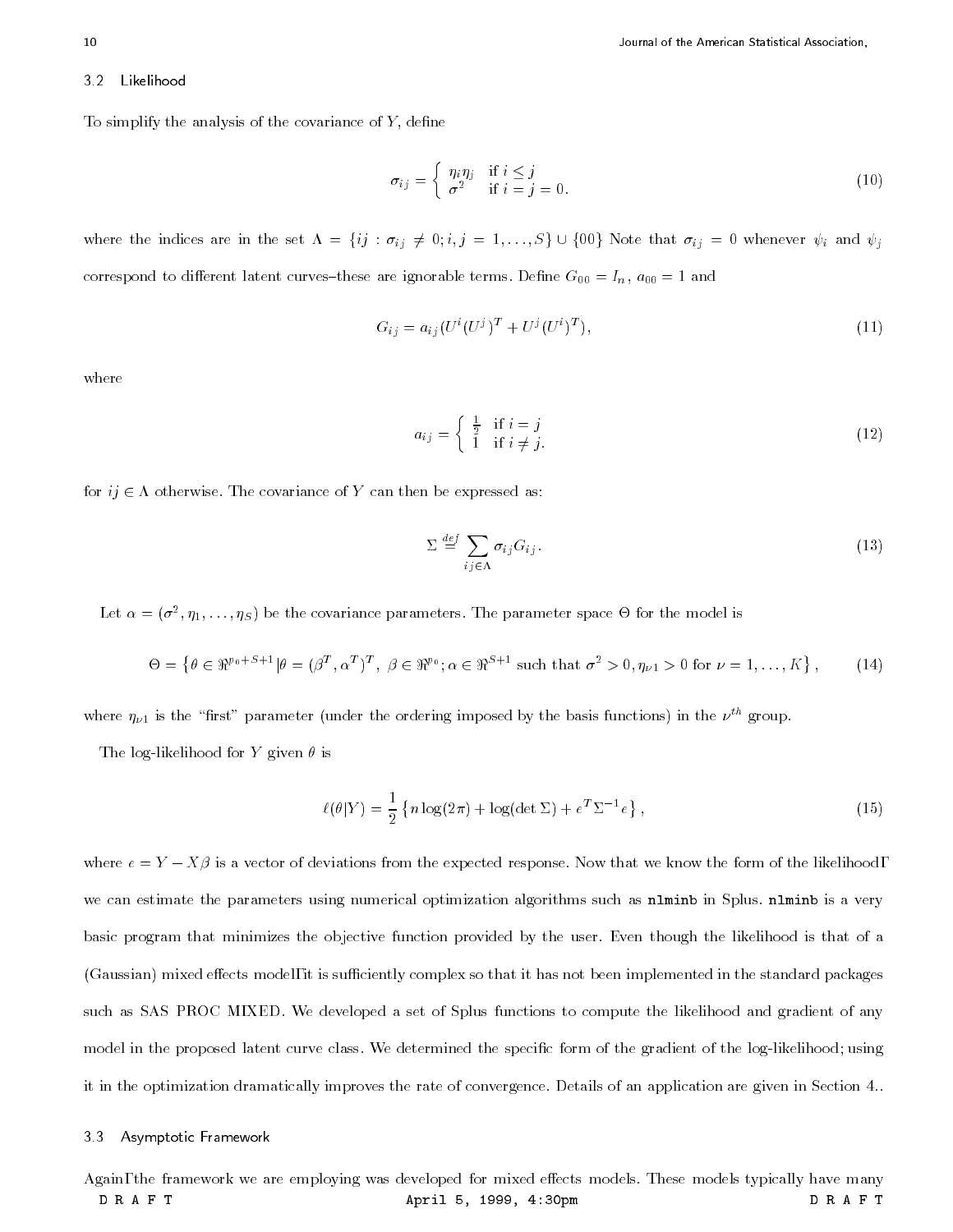replications over a small number of design points. For our model, the design involves points in time, as in an annual survey. We expect to have a reasonably large number of subjects, so the asymptotics reflect what happens as the number of individuals goes to infinity, and we pursue this form of the asymptotics in the remainder of this section. Alternative forms, such as increasing the sampling frequency, will lead to alternate approximations and will not be pursued here.

#### 3.4 Discussion

We are about to prove that for a balanced design, the maximum likelihood estimates for proto-splines are consistent and asymptotically Gaussian. We will do this by first establishing similar properties for the likelihood-equivalent mixed effects model. The results from that proof then apply to our new latent curve models. The asymptotic covariances are shown to be the inverse of the information matrix, so the estimates are asymptotically efficient. These asymptotic results may be used as approximations for unbalanced designs.

The likelihood-equivalent mixed effects model was developed because it falls within the general framework presented in Pinheiro (1994). The next step is to verify the abstract conditions he formulated. His work provides a convenient formulation of conditions that may be obviously satisfied for some (simpler) mixed effects models, but involved proofs are required for the model that we have developed.

#### 3.5 Regularity Conditions

Let  $\theta_0=(\beta_0^-, \alpha_0^-)^\top$  denote the true parameter vector and  $\Sigma_0=I_m\otimes\Psi_0$  the associated covariance matrix of the response vector Y .

Assumption 1 Each individual has the same fixed effects design matrix  $X_1$  and it is of full rank.

*Remark 3.1.* Let  $C_\beta = X_1^* \Psi_0^* X_1$ . This assumption can be replaced by the assumption that the fixed effects matrices behave as draws from a distribution and  $E[C_\beta]$  is positive definite. The mean effect design matrix is under our control, and we will usually choose X to consist of the same basis functions as  $Z$ , so it is certainly of full rank. For saturated mean effects,  $X$  can also be chosen to be of full rank. In our application each individual has the same fixed effects design matrix.

**Assumption 2**  $n \geq p_0 + p_1 + 1$  and  $T > S$ , where  $p_1 = \sum_{\nu=1}^{\mathbf{n}} h(\nu)(h(\nu) + 1)/2$ .

The mark 3.2. Those that  $p_0 \leq T$  and  $p_1 \leq T(T + 1)/2$ , so the total number of observations,  $n = mt$  is larger than  $T + T(T + 1)/2 + 1$  for  $m > 2T$ , with T fixed, which can be insured by observing a large enough sample. The second condition ensures that the number of observations per individual exceeds the number of random effects.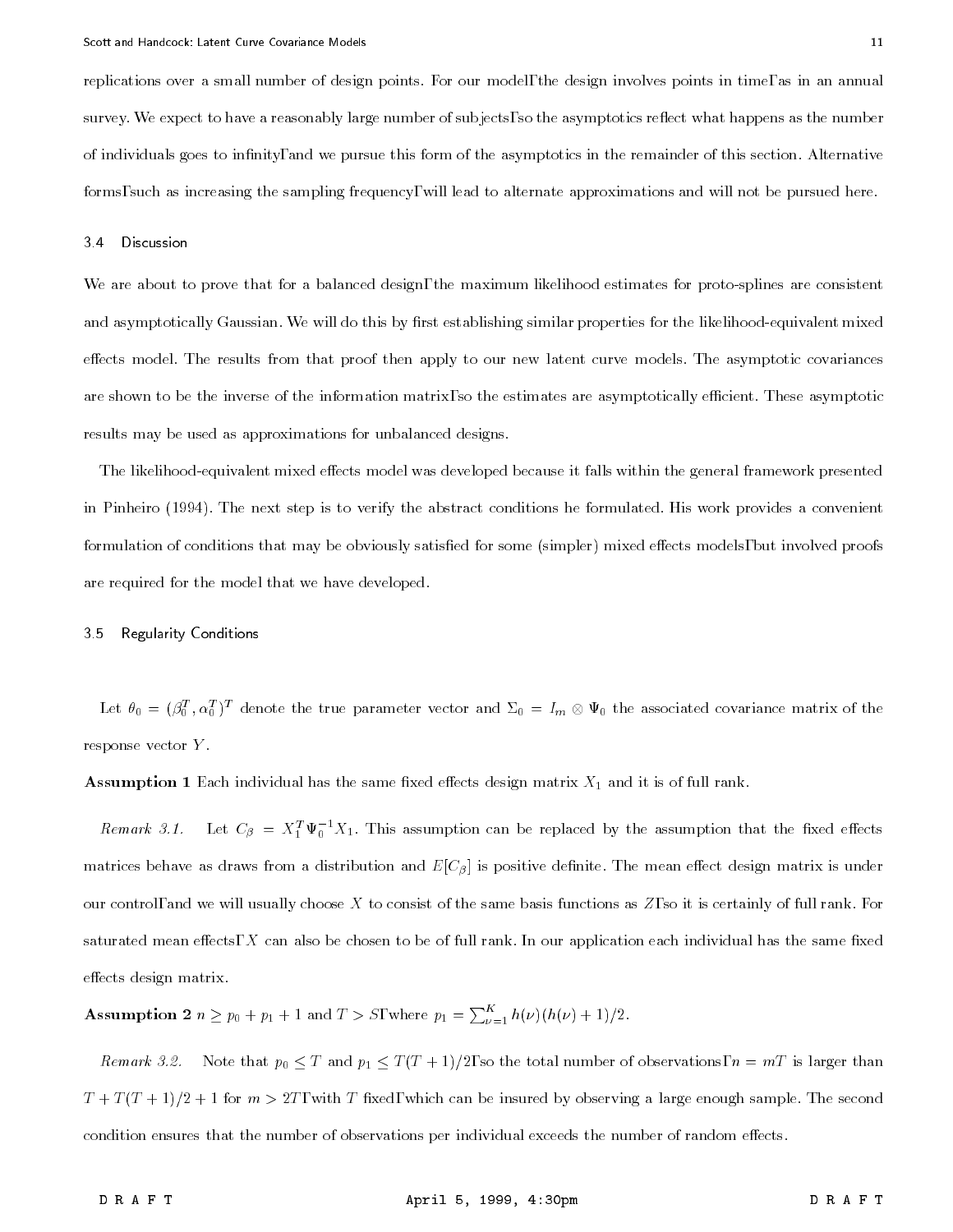**Assumption 3** Each latent curve  $\phi_{\nu}$  is comprised of at most five basis functions.

Remark 3.3. In Appendix A.3., we argue that the result is true for arbitrary numbers of basis functions. This assumption is true for most proto-spline models of interest.

Let  $v_{ij}$   $=$  rank  $(v_{ij})$ , for  $ij \in \Lambda \setminus 00$ . In our model,  $v_{ij} = zma_{ij}$ . The final element is  $v_{00} = n - \text{rank}[U^{\perp} : \cdots : U^{\perp}]$  $(T-S)m$ . Let  $C_1$  be the  $(p_1+1) \times (p_1+1)$  matrix defined by  $[C_1]_{ij,kl} = (1/2) \lim_{n\to\infty} tr(\Sigma_0^{-1} G_{ij} \Sigma_0^{-1} G_{kl})/(v_{ij} v_{kl})^{\frac{1}{2}},$  $i,j,kl \in \Lambda$ .  $C_1$  is the asymptotic covariance matrix of the variance components. It is proven in Appendix A.2. that the limits exist and an explicit expression is given for  $C_1$ . The positive definiteness of  $C_1$  is proven in Appendix A.3..

The covariance matrix  $\Sigma$  is parameterized in terms of  $[\sigma_{ij}]$  while the likelihood is parameterized in terms of  $\alpha$ . However the mapping from the former to the latter is smooth and one-to-one. To translate our results from the  $\mathbf{v}$  is a region of  $\mathbf{v}$  and  $\mathbf{v}$  is a region  $\mathbf{v}$  is a region of  $\mathbf{v}$  in  $\mathbf{v}$  is a region of  $\mathbf{v}$  is a region of  $\mathbf{v}$  is a region of  $\mathbf{v}$  is a region of  $\mathbf{v}$  is a region of  $\mathbf{v}$ 

$$
[D]_{ij,k} = \frac{\partial \sigma_{ij}}{\partial \alpha_k}, \; ij \in \Lambda, \; k = 0, 1, \ldots, S,
$$

The specific entries in the gradient can easily be written down and are given in Appendix A.4..

Let  $s = diag(1, s_{11}, \ldots, s_{(S-1)S})$  and define  $C_\alpha \equiv D^T s^{\frac{1}{2}} C_1 s^{\frac{1}{2}} D$ , where  $s_{ij}$  is defined in Condition A.10 of the Appendix.

#### 3.6 Main Asymptotic Result

We now give the main technical result: the consistency and asymptotic distribution of the parameter estimates.

Theorem Under Assumptions 1 through 3, and letting 0 be an interior point of - representing the true parameter vector and J = 1. In the J = 1. In the J = 1. In the J = 1. In the J = 1. In the J = 1. In the J = 1. In the J  $\begin{bmatrix} C_{\beta} & 0 \end{bmatrix}$  $\sim$  c c  $\sim$ and the contract of the contract of the contract of the contract of the contract of the contract of the contract of , there exists a sequence of estimates  $\sigma_n = (\bar{\rho}_n^+, \alpha_n^-)$  with the following properties.

1. Given  $\epsilon > 0$ ,  $\exists \delta = \delta(\epsilon)$ ,  $0 < \delta < \infty$  and  $n_0 = n_0(\epsilon)$  such that  $\forall n > n_0$ 

$$
P_{\theta_0}\left(\left.\frac{\partial\ell(\theta)}{\partial\theta}\right|_{\theta=\hat{\theta}_n}=0;\|\hat{\beta}_n-\beta_0\|<\frac{\delta}{m^{\frac{1}{2}}}\text{ and }|\hat{\alpha}_{ni}-\alpha_{0i}|<\frac{\delta}{m^{\frac{1}{2}}},\ i=0,\ldots,S\right)\geq 1-\epsilon.
$$

2. The  $(p_0 + p_1 + 1)$ -dimensional vector with the first  $p_0$  components given by  $m^{\frac{1}{2}}(\beta_n - \beta_0)$  and the last  $p_1 + 1$ components given by  $m^{\frac{1}{2}}(\hat{\alpha}_{ni} - \alpha_{0i}), i = 0, \ldots, p_1$  converges in distribution to a  $N(0, J^{-1})$ .

The proof of this result is given in the Appendix.

The information matrix,  $J$ , indicates that the fixed and random effects are asymptotically uncorrelated, which is desirable. These results are for maximum likelihood estimation, and can be extended to restricted maximum likelihood estimation (REML) by altering certain regularity assumptions. Pinheiro (1994) describes such an extension in his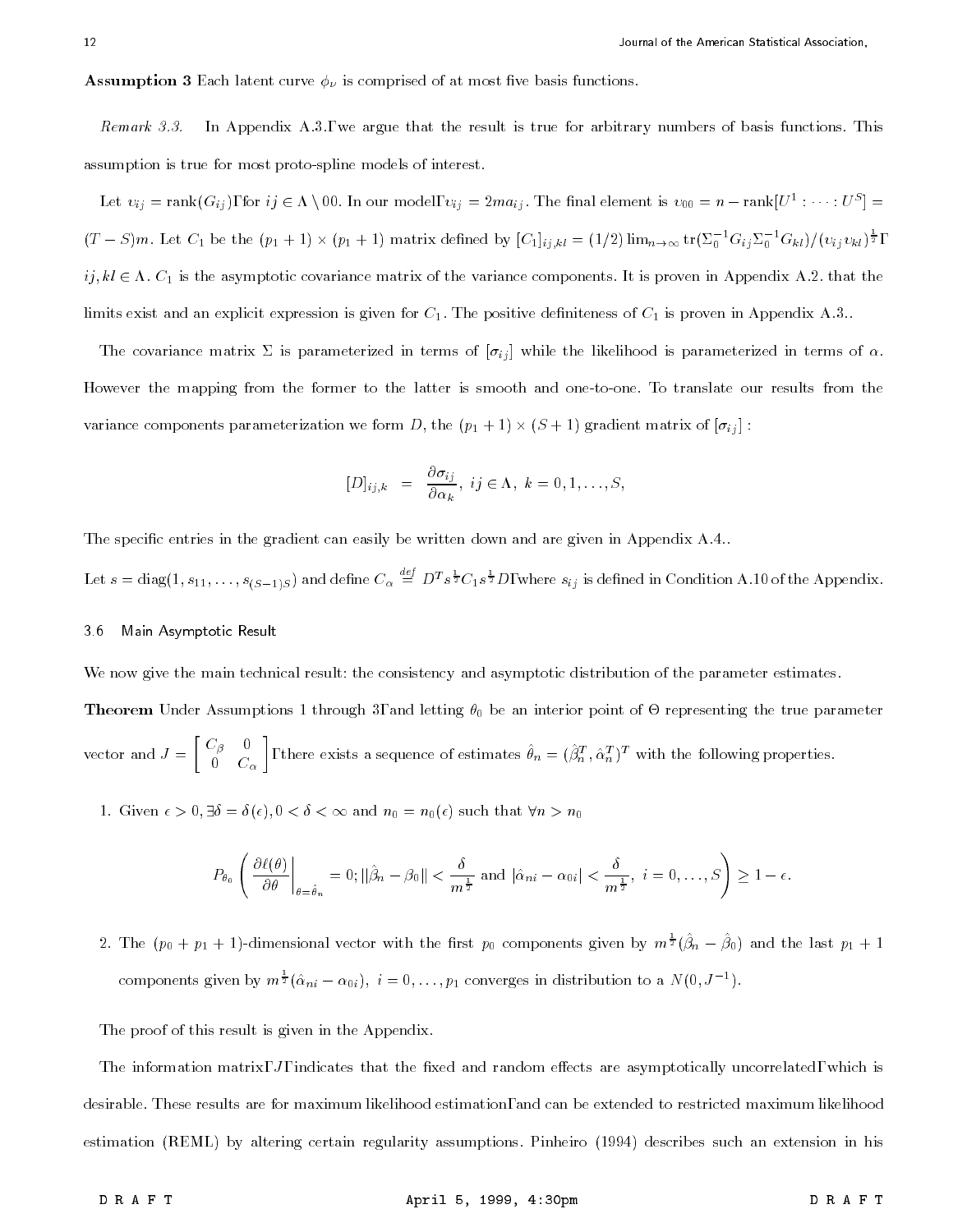Section 3.2. Additional work is required to show that the asymptotics hold for unbalanced designs, for which the inclusion of explanatory covariates other than the time scale is an example.

#### 3.7 Confidence intervals for Proto-splines

Based on the theorem, the parameter estimates (multiplied by  $m^{\frac{1}{2}}$ ) are asymptotically Gaussian, with covariances given by the inverse of the information matrix, J. The components of J,  $C_\beta$  and  $C_\alpha$ , are completely known and described in Appendix A.2..

We construct confidence intervals using the asymptotic covariance in the usual manner. Let  $\alpha = (\sigma^-, \eta_1, \ldots, \eta_S)^+$  be the parameter estimates associated with the residual variance and random effects parameters, and let their variancecovariance matrix be denoted by  $|m\bar{C}_\alpha|^{-1}$ , where  $m$  is the number of subjects. Since this vector is (asymptotically) Gaussian, we have a complete description of its distribution. Confidence intervals for these estimates are based on the variances located on the diagonal of  $|mC_\alpha|^{-1}$ . A similar result for the fixed effects parameter estimates follows using  $C_{\beta}$ .

We can construct confidence intervals for the latent curves  $\phi_{\nu}$ , since these are just (time-dependent) linear combinations of the parameter estimates. The vector given by  $Z_1\hat{\alpha}$  for a  $Z_1$  restricted to a specific group  $\nu$  has the following distribution (asymptotically):

$$
Z_1 \hat{\alpha} \sim N(Z_1 \alpha_0, Z_1[mC_\alpha]^{-1} Z_1^T),
$$

where  $\alpha_0$  is the true parameter vector. The confidence intervals for these points are again a function of their variances, which are located on the diagonal of  $Z[mC_\alpha]^{-1}Z^{\pm}$ . Since the entire distribution and covariance structure of the parameter estimates are known, other inferential procedures, including hypothesis testing, multiple comparisons, and condence bands, are possible.

#### 4. APPLICATION TO THE ANALYSIS OF WAGE INEQUALITY

In this section we will use proto-spline models to describe the variation in wage mobility for young workers. Topel and Ward (1992) find that "the first 10 years of a career will account for 66 percent of lifetime wage growth for male high school graduates," so the early career of young workers is pivotal to their development.

#### 4.1 Data Description

We will be investigating a dataset from the National Longitudinal Survey of Youth: a representative sample of young men aged 14-21 was interviewed in 1979 and has been interviewed yearly since then, with 1994 the most recently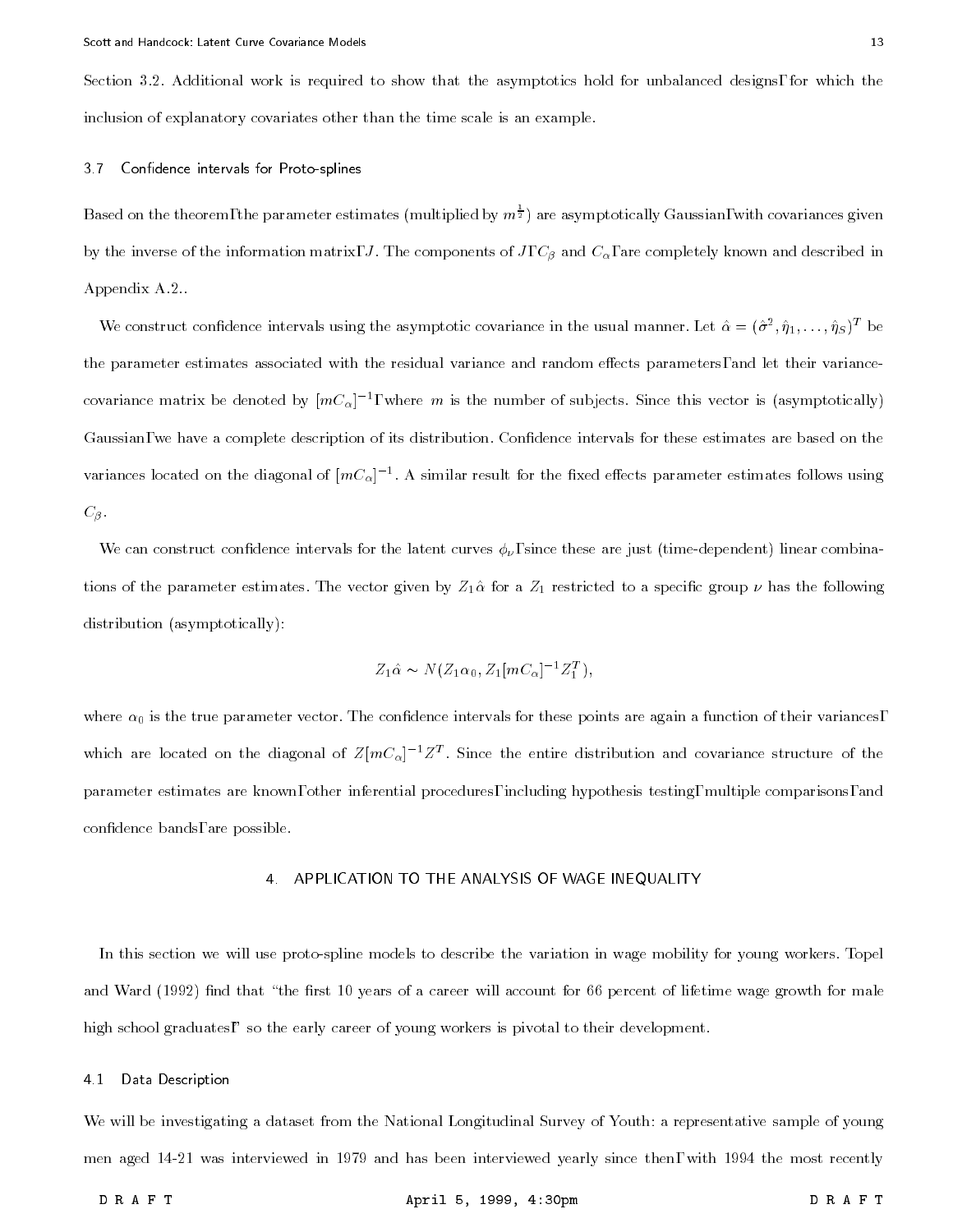available year included in our data. For comparability with other cohorts, we also selected only non-Hispanic whites aged  $14-21$  in the first year of the surveys, with a resulting sample size of  $2,427$ . A detailed description of the construction of the dataset is given in Bernhardt et. al. (1997).

#### 4.2 Model Description

In this section we describe two proto-spline models. They are chosen to give two disparate descriptions of the variation in trajectories. Many alternate models can be developed to reflect different labor economic theories about the process.

Model I consists of a cubic spline spanning all ages, with a knot at age 23. This curve represents the strongest single systematic variation in the stochastic process, much as the first principal component of a covariance matrix does. By including every age in each basis function, the model should flexibly identify the long-range dependencies in the variation, if these dominate the overall variation.

Model II involves a partitioning of the ages into different (and thus independent) groups and choosing a different basis for each. This allows local features of variation to emerge. By choosing non-overlapping intervals, we have much more freedom in setting the basis for each proto-spline, since they are necessarily orthogonal to each other. The age groupings are 16-17, 18-22, 23-25, and 26-37, so  $K = 4$ . The bases are respectively a constant, a cubic spline (one centered knot), a quadratic, and another cubic spline. The results of this model could yield insight into any mediumrange dependencies in the process. By creating partitions, we have excluded the possibility that an individual response is the sum of overlapping latent curves. We do this for illustrative purposes only. While overlapping curves could yield additional insight, the orthogonality requirement often places a restriction on the set of available bases for each curve.

#### 4.3 Model Fit

The proto-spline models are fit by maximizing the log-likelihood (15). The MLEs were determined numerically using the Splus function nlminb with gradient information. The latent curves  $\phi_{\nu}$  are of primary interest, and their MLEs are  $\phi_{\nu}(t) = \sum_{i \in I(\nu)} \hat{\eta}_j \psi_j(t)$ , based on (5). These unnormalized latent curves represent variation beyond the mean response. They are mutually orthogonal with the random coefficient  $\omega_{\nu}$  for each curve drawn from i.i.d.  $N(0, 1)$  distributions.

The mean effects for these models were fit using a saturated design. The fits resembled quadratic curves and their shapes were quite similar, so we do not display them here. The squared values of the fitted latent curve is an estimate of the structured variation contributed by that curve at a given age. The total variation is simply the sum of these structured parts and the residual variation.

Model I is quite revealing. The single latent curve depicted in Figure 2 captures most of the structured variation, starting out near zero at age 16, with fairly a consistent slope until age 25, where the rate of growth begins to diminish.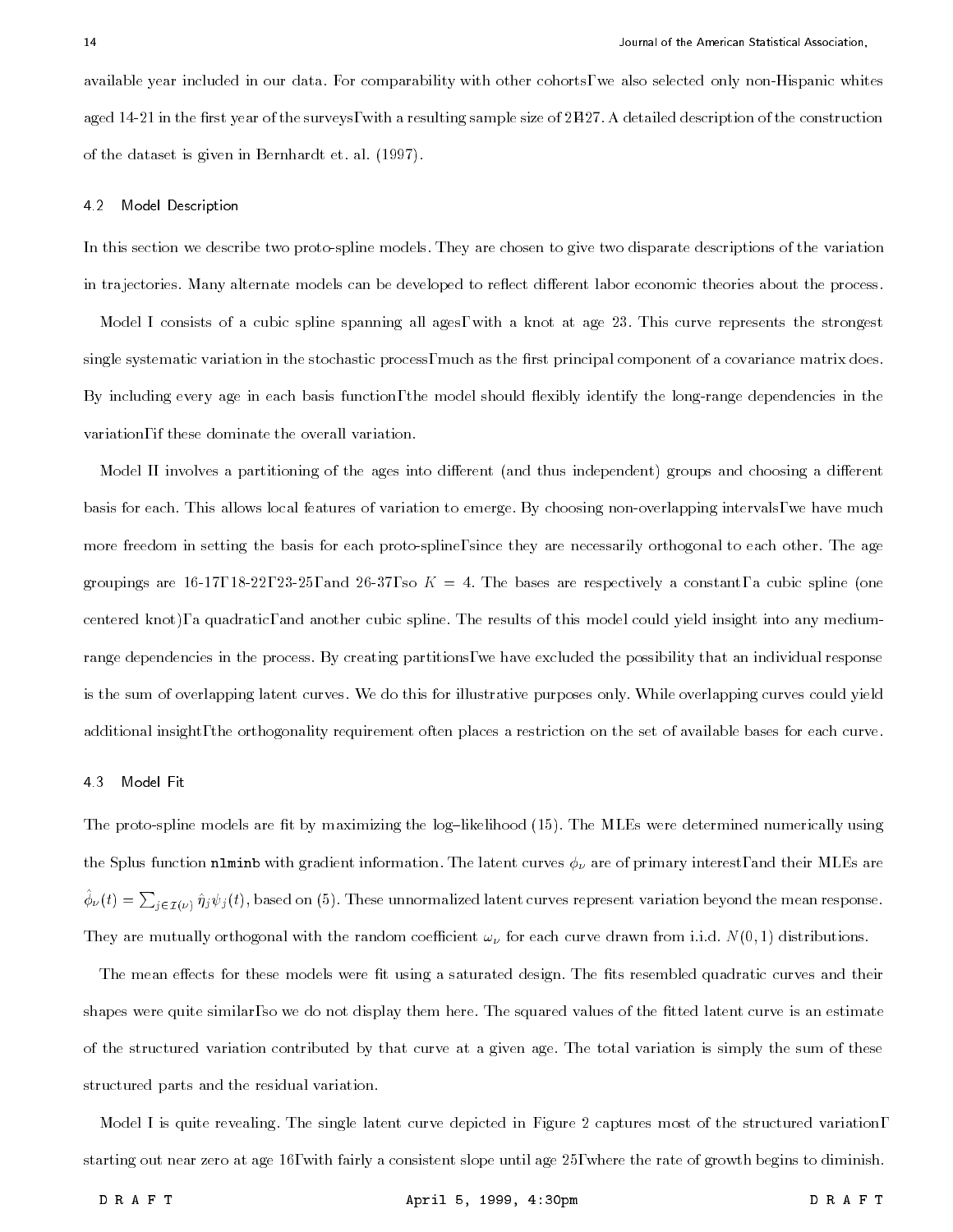| Source               | % of Total Variance (0.273) Explained |          |
|----------------------|---------------------------------------|----------|
|                      | Model I                               | Model II |
| <b>Fixed Effects</b> | 22.8                                  | 22.8     |
| Proto-splines        | 40.4                                  | 49.3     |
| Residual             | 36.8                                  | 27.9     |
| Total                | 100.0                                 | 100.0    |

Table 1. Analysis of Variance

One interpretation for this curve is that wage gains (or losses-the random coefficient is negative half of the time, and the overall mean effect is positive quadratic growth) in the early ages establish the later magnitude of growth (loss). This implies that wages remain consistently high or low over time, resulting in long-term wage stratification. However, this interpretation rests on the assumption that nearly all wage growth is captured in this one curve. In fact, the residual variation here is the largest of our two models, so there may be quite a bit of structured variation left in the trajectories. Proto-spline models are designed to capture the longitudinal features of the data. Note, however, the model's prediction of the cross-sectional variances still capture the general shape of their empirical counterparts (Figure 3).



Figure 2. The fitted latent curves for a single curve proto-spline model. This single curve accounts for 40.4% of the variation between the trajectories. See Table 1 for detailed variance components analysis.



Figure 3. Model-based and empirical variances for the single curve proto-spline model. The vertical lines are pointwise 95% confidence intervals for each value. While the model matches the overal l shape of the empirical variances, there are some systematic deviations.

Model I captures the strong dependence of early and later wages while, in contrast, Model II posits that wage variation for age groups 16-17, 18-22, 23-25, and 26-37, are independent. We can view Model II as four separate time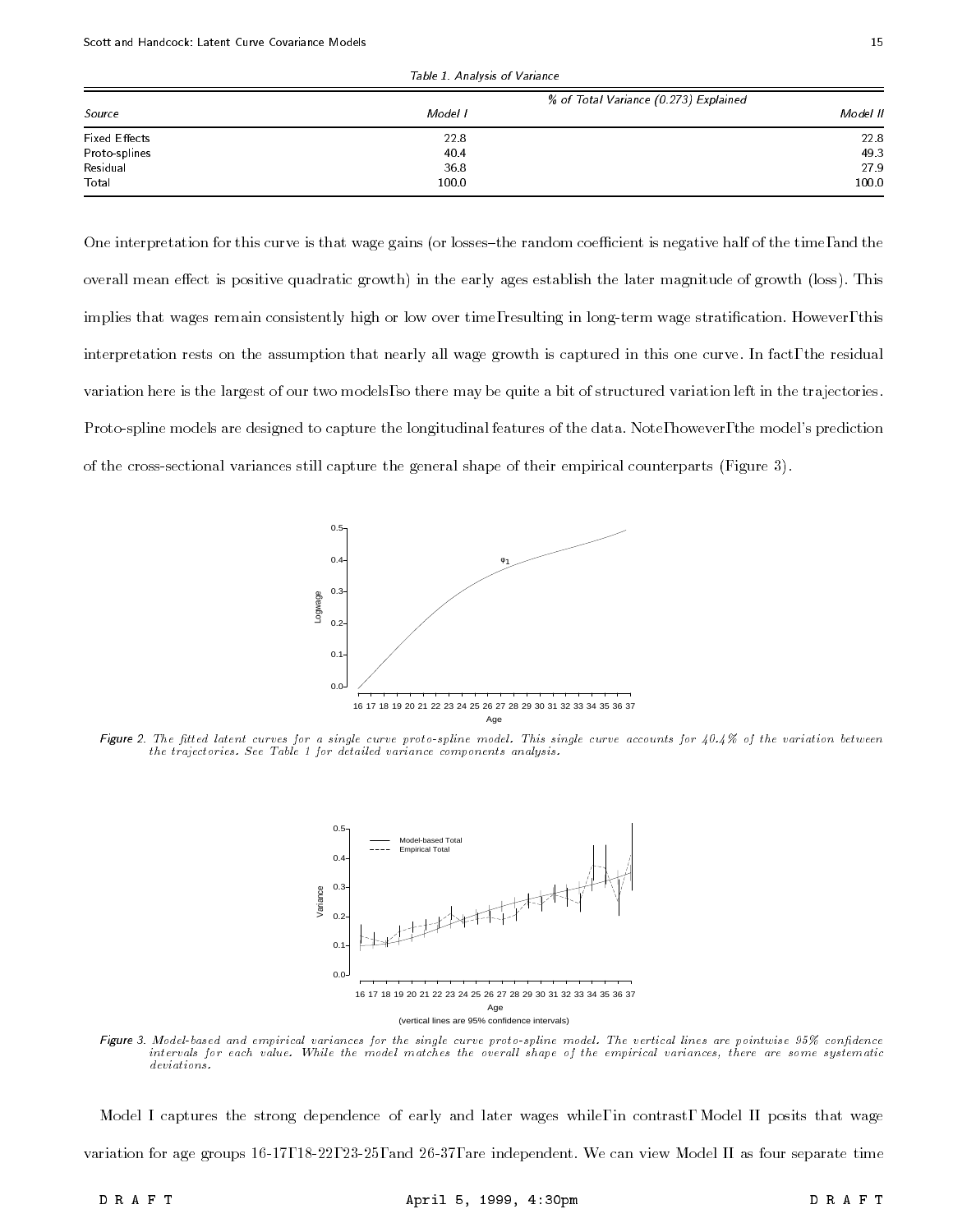windows from which we are viewing wage growth. Ignoring the earliest age group, we can label these groupings as col lege (for some), matching of employees to employers, and a subsequent stable period in which many career choices have been made. These groupings are all approximate, since each period involves a mixture of many different activities. The fitted latent curves are presented in Figure 4. At the college ages,  $\phi_2$  is a dramatically increasing curve representing deviations from the mean response. Translated into total wage, the steep curve implies that some people are making consistent gains in wages, while others are staying relatively flat or decreasing with respect to the mean wage (again, the random coefficient is negative half of the time). This latent curve captures the sharp growth in wages that immediately follows college for some individuals and the relative stagnation in wages for others. The period of employer matching represented by  $\phi_3$  shows a slight increase or decrease in that age range, with a change in the opposite direction in between. We interpret this as some indication of the "job churning" process prevalent at these ages. We fit a quadratic to these points, which allows for such fluctuation, but does not require it. The strength of the proto-spline model is that it flexibly captures the dominant variation on a time domain. The curve for the last age group shows moderate wage growth/loss for most of this "stable" period, with a slight change of direction in the oldest ages. It is striking that these "stylized facts" of labor market economics are easily extracted by proto-spline models.



Figure 4. The four fitted latent curves for the multiple regime proto-spline model. Taken together, these curves encapsulate many stylized facts about early-career wage trajectories.



(vertical lines are 95% confidence intervals)

Figure 5. Model-based and empirical variances for multiple regime proto-spline model. The vertical lines are pointwise 95% confidence intervals for each value. The model-based variances are more reflective of the empirical variances than those of the match between the model variances using a single curve proto-spline model.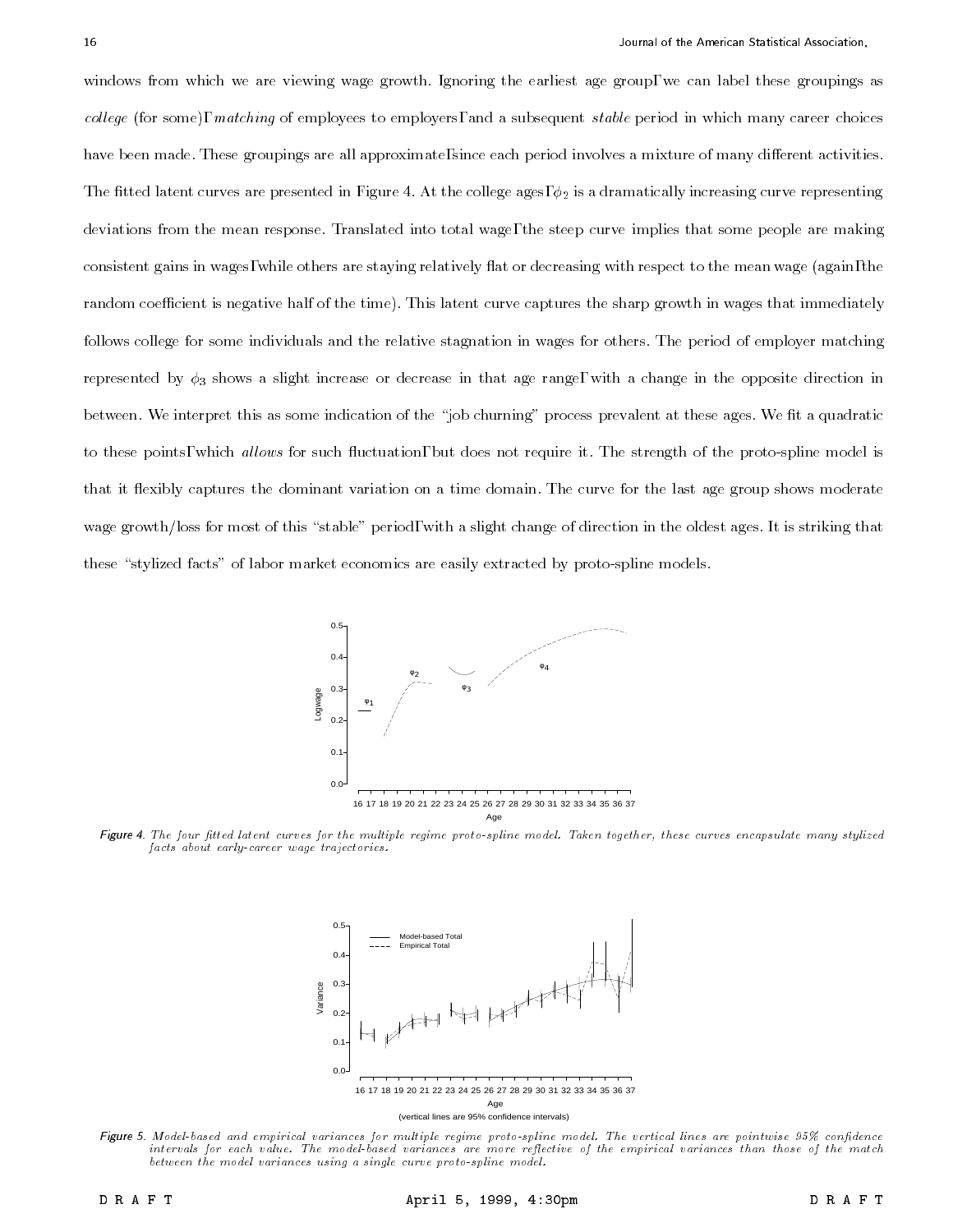The comparison to the empirical variance in Figure 5 is encouraging. The model closely tracks the cross-sectional variation at all but the later ages. Thus this age-partitioned analysis of the data captures cross-sectional and mediumrange dependence quite well.

Model I can be extended to include additional basis vectors and hence orthogonal latent curves. Note, however, that the orthogonality requirement severely restricts the form of these latent curves.

#### 5. DISCUSSION

We have presented a new model for the variation in longitudinal data that makes the original idea of latent curve analysis proposed by Meredith and Tisak (1990) feasible. It further extends that work by establishing the asymptotic properties of the associated parameter estimates. The approach is rooted in the theory of stochastic processes and the Karhunen-Loève expansion. We provide for extensive flexibilty in proto-spline models by giving the researcher control over the basis functions and groupings employed, and we suggest that they be chosen to reflect theoretical hypotheses about the structure of the phenomena. Describing complex covariance structures using a small number of stochastically weighted latent curves provides the researcher with a parsimonious and highly interpretable model. This will be useful when the covariance diverges from simpler structures. When long-term variation is of interest, we contend that traditional time series error models do not offer interpretable variance decompositions (see Jones 1990 for a discussion). Further, by using these parsimonious models, we avoid the potentially infeasible estimation of a fully general covariance matrix while still avoiding the assumption of an exact form for the basis functions, which is required in traditional models.

In future work, we would like to identify function spaces that handle overlapping multiple-curve models and still maintain the orthogonality property, and those that are specialized to handle jump processes at several time points. Mixtures of wavelet and spline bases are natural candidates. Some features may force us to reconsider the orthogonality requirement, if its imposition severely limits the set of available spaces. To identify and allow for differences in short-term behavior, we might incorporate more complex error structures into the modeling class as well. The basis functions (and knots, when appropriate) can be chosen adaptively using model selection criteria such as  $BIC$  - see Kooperberg and Stone (1992). The properties of such approaches, however, need to be explored for these models in realistic applications.

#### APPENDIX: PROOF OF THE MAIN RESULT

In this Appendix we prove the maximum likelihood estimates for the proto-spline class of models are consistent and asymptotically Gaussian. This work involves a detailed analysis of the model to insure that it conforms to a set of regularity conditions established by Pinheiro (1994). Once these conditions have been veried, the asymptotic results follow.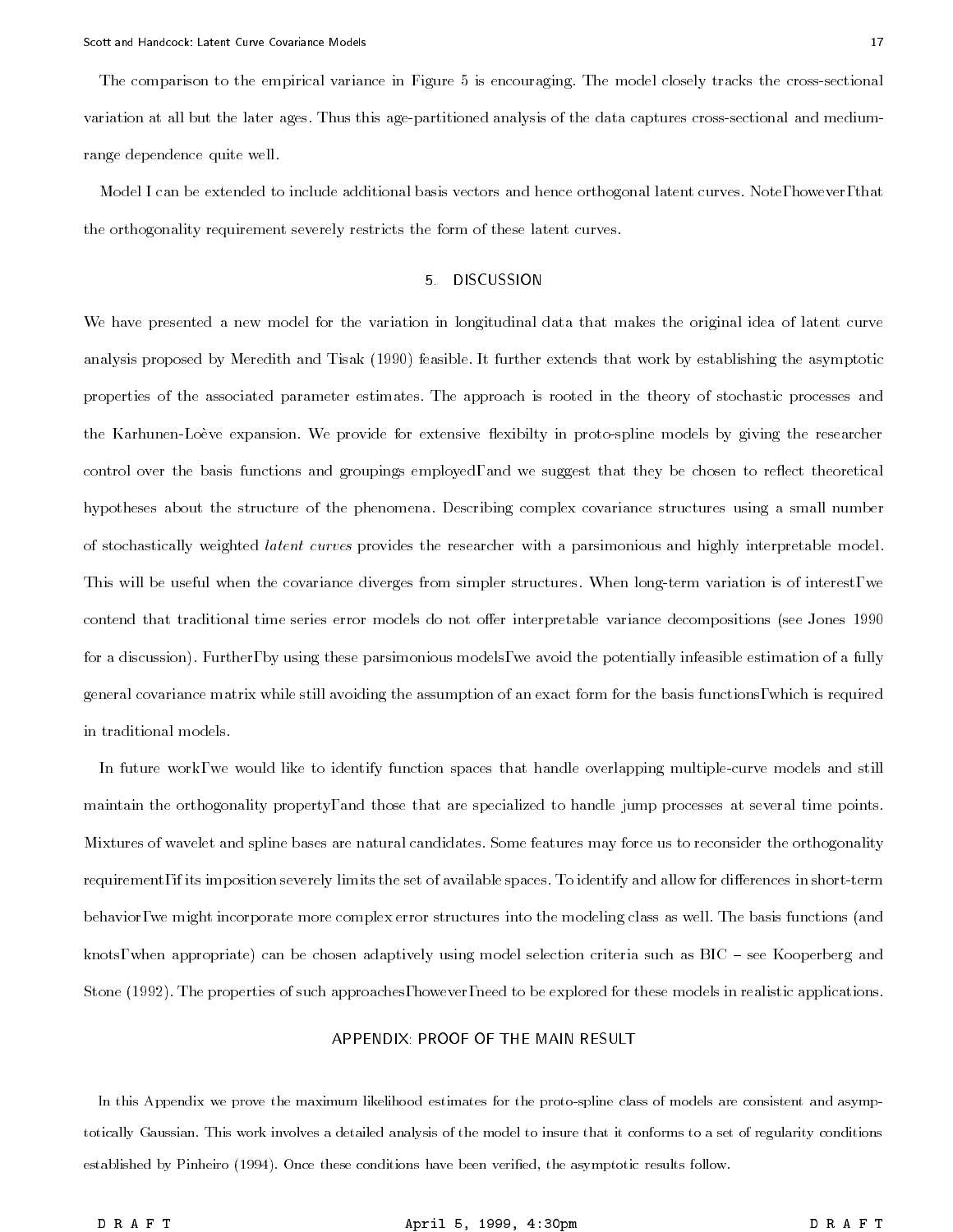#### A.1 Proof of Regularity Conditions

We now formally verify the regularity conditions. The numbering is the same as that in Pinheiro (1994), section 3.1. The first two conditions mirror the assumptions in Section 3.5.

**Condition A.1** The matrix X is of full rank  $p_0$ .

Condition A.2  $n \geq p_0 + p_1 + 1$ .

**Condition A.3** The partitioned matrix  $|X:U^{\circ}|$  has rank greater than  $p_0$  for  $j = 1, \ldots, S$ .

We first verify the condition when X is composed of the same basis functions as Z. Note that the row rank of X is  $T >$  $S = p_0$ , so the rank of  $|X:U^{\prime}|$  is determined by its column rank. Appending  $U^{\prime}$  does introduce some dependence as follows: Null Space[ $A:U'=\{\{-e_i^-,1_m^-\} \}$  , where  $e_i$  is the standard basis vector of length S consisting of a 1 in the  $j$  " row, and  $1_m$  is a vector of  $m$  ones. Thus rank[X : U  $\rq{}=p_0+m-1$  Nullity[X : U  $\rq{}=p_0+m-1>p_0$ . A similar argument applies for saturated mean effects, X, so the condition is satisfied.  $\Box$ 

**Condition A.4** The matrices  $G_{11}, G_{22}, \ldots, G_{(S-1)S}, G_{00}$  are linearly independent.

We first show that  $\{G_{11}, G_{22}, \ldots, G_{(S-1)S}\}$  are always independent. The basis functions  $\psi_j$  are orthonormal and form an independent set, so the corresponding matrices  $U^j$  are linearly independent. If

$$
\sum_{ij \in \Lambda \setminus 00} \tau_{ij} G_{ij} = \sum_{ij \in \Lambda \setminus 00} \tau_{ij} \alpha_{ij} (U^i (U^j)^T + U^j (U^i)^T) = 0,
$$
\n(A.1)

then a simply counting argument removes the coefficient  $\alpha_{ij}$  and implies

$$
\sum_{i=1}^{S} \sum_{j=1}^{S} \tau_{ij} U^{i} (U^{j})^{T} = 0,
$$
\n(A.2)

where  $\tau_{ii} \equiv \tau_{ii}$  if  $i > j$ . Then

$$
\sum_{i=1}^{S} U^i \sum_{j=1}^{S} \tau_{ij} (U^j)^T = 0,
$$
\n(A.3)

and the independence of  $U^i$  forces each of the terms in the second sum to be zero, so for all i,

$$
\sum_{j=1}^{S} \tau_{ij} (U^j)^T = 0.
$$
\n(A.4)

Again, the independence of  $U$  implies that  $\tau_{ij} = 0$  for every  $\eta = 1,\ldots,S$ . Since the result is true for all  $i$ ,  $\tau_{ij} = 0$  for all ij <sup>2</sup> <sup>n</sup> 00, and thus the Gij are linearly independent. We can chose the basis functions j so that G00 <sup>=</sup> In <sup>62</sup> spanf 1;:::; Sg, and then all  $G_{ij}$  are linearly independent. The requirement on  $G_{00}$  and the span is easy to insure in practice, but must not be overlooked: if the  $\psi_j$  are the T standard basis functions (which is more than we allow), then  $I_n$  is in the span and the random effects will be confounded by the residual effects.  $\Box$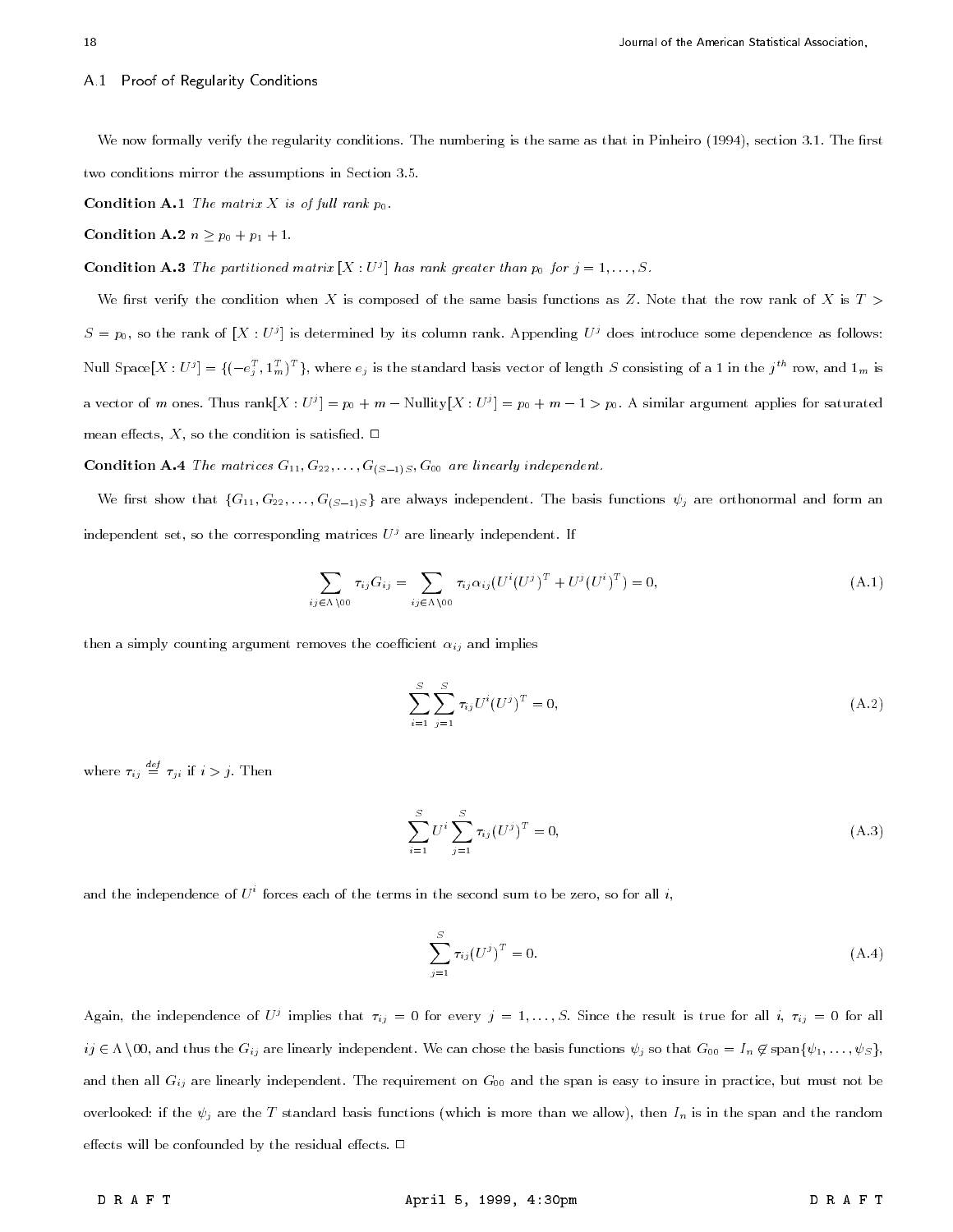#### **Condition A.5** The number of observed levels  $(m)$  of the random effects goes to infinity

In the proto-spline model, the levels are the m individuals, which asymptotically go to infinity.

Condition A.6  $\lim_{n\to\infty} v_{00}/n$  exists and is positive.

The rank of each  $U^s$  is m, they are of dimension  $mI \times m$ , and are linearly independent, so the partitioned matrix has full rank: rank $|U^+|$ :  $|U^-|$  = ms and thus  $v_{00}$  = m  $I - mS$ .

$$
\lim_{n \to \infty} v_{00}/n = \lim_{m \to \infty} \frac{(mT - mS)}{mT} = \frac{T - S}{T}
$$
\n(A.5)

As long as  $S < T$ , this condition is satisfied.  $\Box$ 

**Condition A.7** (i) There exists a sequence of positive quantities  $v_n$  depending on n and going to infinity such that  $C_0 =$  $\lim_{n\to\infty}$  X  $\supseteq$   $\sum_{0}^{n}$   $\Lambda/v_{n}$  exists and is positive definite.

From (8),

$$
\Psi_0 = Z_1, \, \, \frac{T Z_1^T + \sigma^2 I}{\sigma^2}, \tag{A.6}
$$

 $\Delta_0 = I_m \otimes \Psi_0$ , and  $\Delta_0 \equiv I_m \otimes \Psi_0 \pmod{1}$ . If  $\Psi_0$  is positive definite, then  $\Psi_0 \pmod{2_0}$  will be as well.

The matrix  $Z_1$ ,  $Z_1$  is positive semi-definite because it is the variance-covariance matrix of the random variable  $Y = (Z_1, 0, \cdot)$ where  $\delta~\sim$  N (0,  $I_{K}$ ). Its eigenvalues are all non-negative, so the eigenvalues of  $\it Z_{1},~.~\,$   $\it Z_{1}^{-}$  +  $\sigma^{-}$  I are all greater than or equal to  $\sigma$  , which we assume is non-zero. So the eigenvalues of  $\Psi_0$  are all positive, and  $\Psi_0$  is positive definite.

Using Hadi (1996) Result 6.5, it can be deduced that

$$
\Psi_0^{-1} = \frac{1}{\sigma^2} \left[ I - Z_1 \left[ \bigoplus_{\nu=1}^K \lambda_\nu \gamma_\nu \gamma_\nu^T \right] Z_1^T \right], \tag{A.7}
$$

and the entire structure of  $\Sigma_0^-$  is now known.

We assume that each individual has the same fixed effects design matrix  $X_1$  and construct them to be of full rank  $p_0$ . By setting  $v_n = n/T$ ,

$$
\lim_{n \to \infty} \frac{X^T \Sigma_0^{-1} X}{n/T} = \lim_{m \to \infty} \frac{X^T (I_m \otimes \Psi_0^{-1}) X}{m} = \lim_{m \to \infty} \frac{1}{m} \sum_{i=1}^m X_1^T \Psi_0^{-1} X_1 = X_1^T \Psi_0^{-1} X_1
$$
\n(A.8)

for an arbitrary i. Since this last expression involves a matrix that does not depend on n, the limit  $C_0$  exists. Observation 7.1.6 in Horn and Johnson (1985) states that given  $\Psi_0^-$  positive definite and  $X_1$  of full rank  $p_0 \leq I$  ,  $X_1^- \Psi_0^- X_1$  is positive definite, and thus so is  $C_0$ .  $\Box$ 

A.2 Existence and Structure of  $C_1$ 

We prove the existence of  $C_1$ , the asymptotic covariance matrix of the variance components, and give an explicit expression for it. Consider first the case where  $ij,$   $kl \in \Lambda \setminus 0$ . Recalling that  ${\vartriangle}_0^{-1}=I_m\otimes \Psi_0^{-1},$  and  $v_{ij}=m$  or  $2m$  when  $i\neq j$  or  $i=j$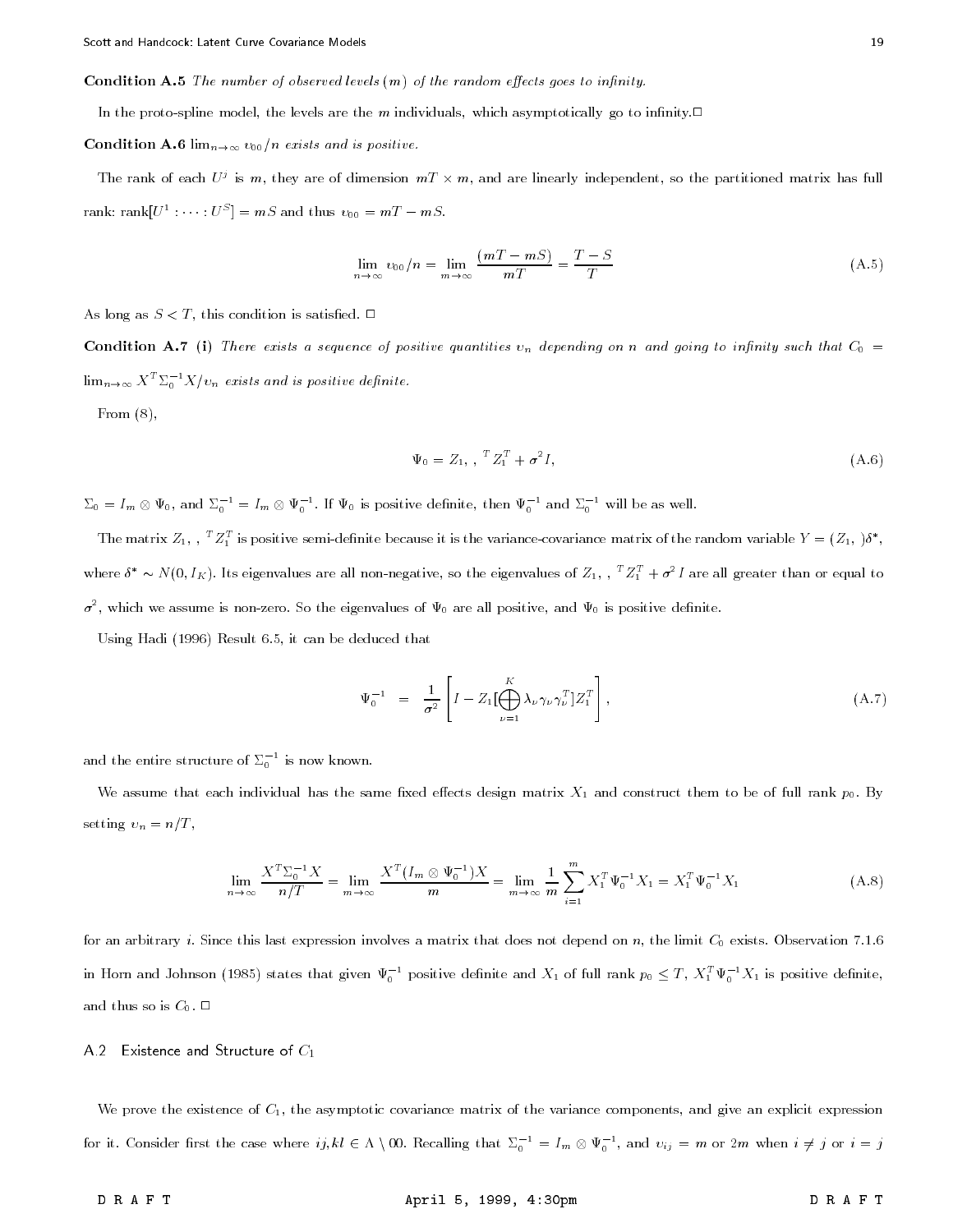respectively, we can express

$$
[C_1]_{ij,kl} = \frac{1}{2} \alpha_{ij}^* \alpha_{kl}^* \text{tr} \left[ \Psi_0^{-1} (\psi_i \psi_j^T + \psi_j \psi_i^T) \Psi_0^{-1} (\psi_k \psi_l^T + \psi_l \psi_k^T) \right]
$$
(A.9)

where

$$
\alpha_{ij}^* = \begin{cases} a_{ij} & \text{if } i = j \\ a_{ij}/\sqrt{2} & \text{if } i \neq j. \end{cases}
$$
\n(A.10)

As  $[C_1]_{ij}$  does not depend on m, the limit exists.

By rearranging the terms inside of the trace (Result 5.1.d in Hadi 1996), so that the expression is a scalar, we can show that all but the very last row and column of  $C_1$  is a block diagonal matrix, with each group in its own block:

$$
[C_1]_{ij,kl} = \frac{\alpha_{ij}^* \alpha_{kl}^*}{\sigma^4} \left[ (e_l^T e_i - \lambda_\nu \eta_l \eta_i)(e_j^T e_k - \lambda_\nu \eta_j \eta_k) + (e_l^T e_j - \lambda_\nu \eta_l \eta_j)(e_i^T e_k - \lambda_\nu \eta_i \eta_k) \right],
$$
\n(A.11)

where all of  $i, j, k, l \in \mathcal{I}(\nu)$  for some common group  $\nu$ .

A similar reduction when taking limits occurs when one or both of ij,  $kl \in 00$ . One can show:

$$
[C_1]_{00,kl} = \frac{2\alpha_{kl}^*}{\sigma^4 \sqrt{T-S}} \left[ e_l^T e_k + \lambda_\nu \eta_k \eta_l (\lambda_\nu s_\nu - 2) \right]. \tag{A.12}
$$

where  $\nu$  is the common group of index kl, and  $s_{\nu}$  are the variance components defined in the text of Section 3.1.

$$
[C_1]_{00,00} = \frac{1}{\sigma^4 (T - S)} \left[ T - 2 \sum_{\nu=1}^K \lambda_\nu s_\nu + \sum_{\nu=1}^K \lambda_\nu^2 s_\nu^2 \right],
$$
\n(A.13)

where  $I > S$  is the total number of design points in the model. Let  $A_{\nu}$  be the portion of  $C_1$  corresponding to the  $\nu^{\cdots}$  group. Recall that  $p_1 = \sum_{\nu=1}^{N} h(\nu)(h(\nu) + 1)/2$ , and define the  $p_1 \times p_1$  submatrix  $C_1^* = \text{diag}(A_1, A_2, \ldots, A_K)$ . Then  $C_1$  has the form

$$
C_1 = \begin{pmatrix} A_1 & 0 & 0 & 0 & b_1 \\ 0 & A_2 & 0 & 0 & b_2 \\ 0 & 0 & \ddots & 0 & \vdots \\ 0 & 0 & 0 & A_K & b_K \\ b_1^T & b_2^T & \cdots & b_K^T & d \end{pmatrix},
$$
(A.14)

where  $b_{\nu}$  are the elements  $[C_1]_{00,kl}$  for all  $kl \in \mathcal{I}_{\nu}$ , and  $d = [C_1]_{00,00}$ .

A.3 Positive definiteness of  $C_1$ 

### Condition A.7 (ii)  $C_1$  is positive definite.

Our proof that  $C_1$  is positive definite involves an analysis of the structure induced not only by the trace operation, but by the elements of the  $\gamma_{\nu}$  as well (see also Appendix A.1 of Scott 1998 where we discuss a more direct approach ba<del>n</del>eph  $\mathbf{p}$  are positive definiteness of the original  $\frac{1}{D}$  is, 1999, 4:30pm  $\mathbf{p}$  . Denotes  $\mathbf{p}$  ,  $\mathbf{p}$  ,  $\mathbf{p}$  ,  $\mathbf{p}$  ,  $\mathbf{p}$  ,  $\mathbf{p}$  ,  $\mathbf{p}$  ,  $\mathbf{p}$  ,  $\mathbf{p}$  ,  $\mathbf{p}$  ,  $\mathbf{$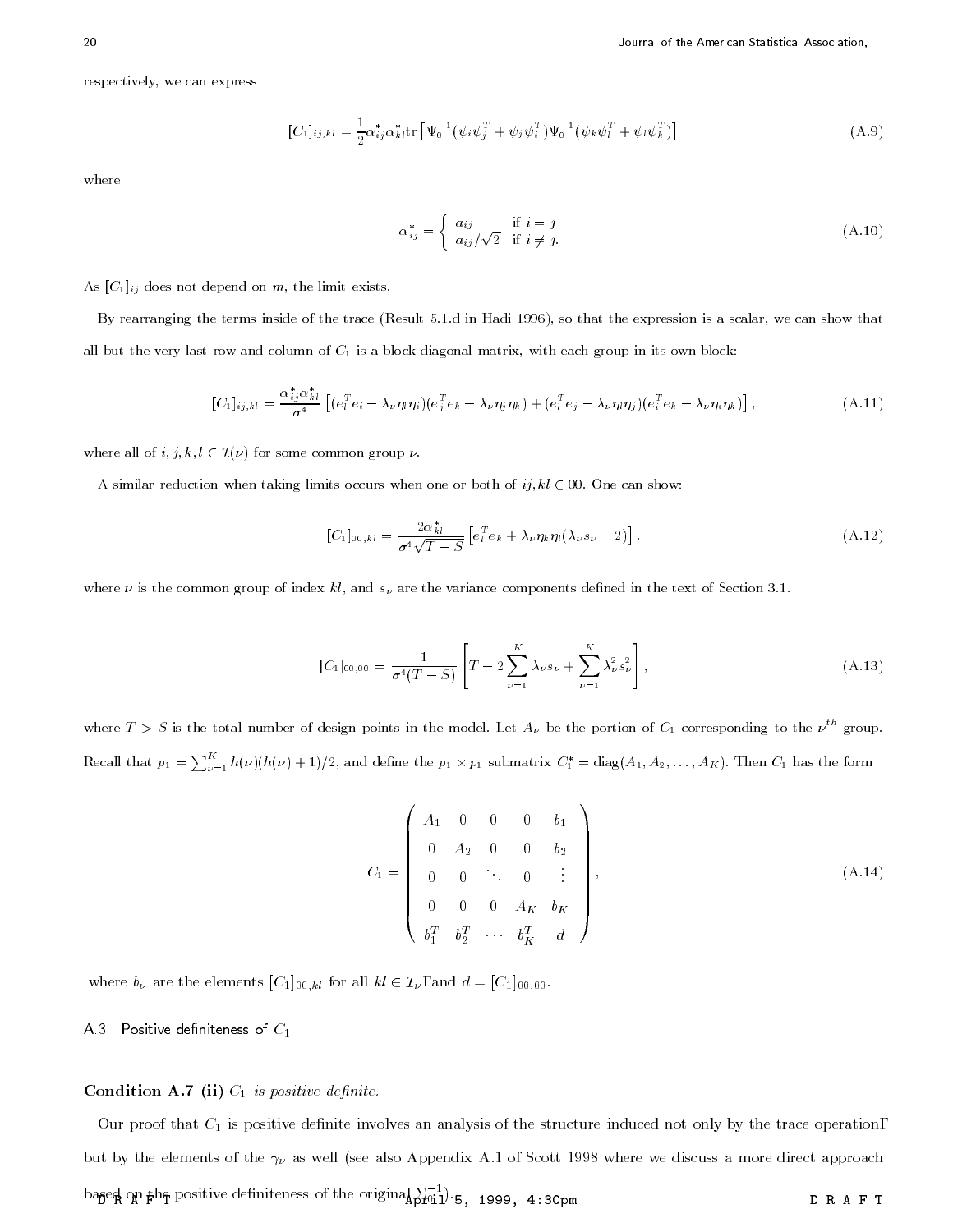We divide the problem into two subproblems. We first show that the submatrix  $C_1$  (the first  $p_1$  rows and columns of  $C_1$ ) is positive definite. We then show that after the addition of the final row and column, this property is still maintained.

The structure of the model insures that  $C_1$  is block diagonal with blocks  $A_\nu$  so if the  $A_\nu$  are positive definite, then so is  $\cup_1$  .

**Lemma** The eigenvalues for each block in  $C_1$  corresponding to a group  $\nu$ , with  $1\leq n(\nu)\leq$  3 are as follows:

- $1/\sigma^4$ , with multiplicity  $\binom{h(\nu)}{2}$
- $\sim$   $\Lambda_{\nu}/\sigma$  , with multiplicity  $n(\nu)$  1
- $\lambda_{\nu}$ , with multiplicity 1.

#### Proof of the Lemma

This has been verified for  $h(\nu) = 2, 3, 4, 5$  using Mathematica software. As long as  $\sigma^2 > 0$ , all of the eigenvalues of the  $\nu^{th}$  block are positive, and thus the matrix in block  $\nu$  is positive definite. When  $h(\nu) = 1$ , the corresponding block is the scalar  $(1/\sigma^2)(1-\lambda_\nu\eta_j^-)$  for some index  $j\in L(\nu)$ , which can be simplified to  $(\sigma^2\lambda_\nu)^2/\sigma^2\equiv \lambda_\nu^-$ . Provided  $\sigma^2>0$ , this term is positive, so a block with  $h(\nu) = 1$  is positive definite.

For most models, latent curves employing at most 5 basis functions should suffice. Directly computing the eigenvalues when  $h(\nu) >> 5$  is infeasible using existing software. However, because  $h(\nu) = 4$  contains all of the possible "types" of elements in the matrix  $\mathfrak{c}_1,$  we believe that our findings will hold true for larger  $n(\nu)$ . Approaches to extending the results to larger  $h(\nu)$  are discussed in Appendix A.3 of Scott (1998).

We still must show that the inclusion of the last row and column results in  $C_1$  being positive definite.

The matrix  $C_1$  will be positive definite if

$$
d > \sum_{\nu=1}^{K} b_{\nu}^{T} A_{\nu}^{-1} b_{\nu}.
$$
\n(A.15)

The exact form of the inverses  $A_\nu$  are known and are discussed in Appendix A.2 of Scott (1998). Using these, we compute the terms in the sum explicitly, and find that

$$
b_{\nu}^{T} A_{\nu}^{-1} b_{\nu} = \frac{1}{T - S} \left[ \frac{h(\nu) - 1}{\sigma^{4}} + \lambda_{\nu}^{2} \right],
$$

so their sum is

$$
\frac{1}{T-S}\left[\frac{\sum_{\nu}(h(\nu)-1)}{\sigma^4}+\sum_{\nu}\lambda_{\nu}^2\right].
$$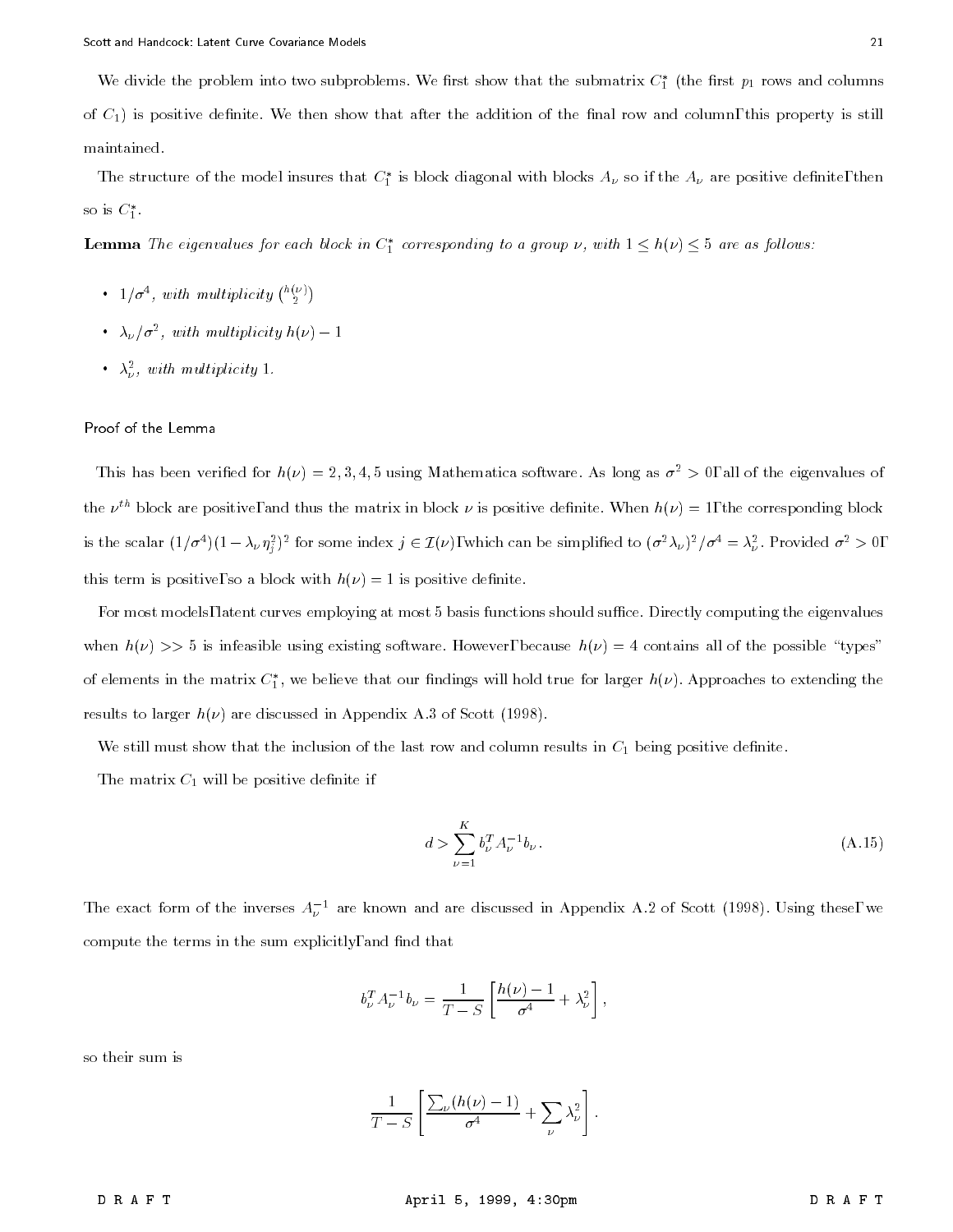Further,

$$
d = \frac{1}{\sigma^4 (T - S)} \left[ T - 2 \sum_{\nu=1}^K \lambda_{\nu} s_{\nu} + \sum_{\nu=1}^K \lambda_{\nu}^2 s_{\nu}^2 \right]
$$
  
\n
$$
= \frac{1}{\sigma^4 (T - S)} \left[ T - K + \sum_{\nu=1}^K (1 - 2 \lambda_{\nu} s_{\nu} + \lambda_{\nu}^2 s_{\nu}^2) \right]
$$
  
\n
$$
= \frac{1}{\sigma^4 (T - S)} \left[ T - K + \sum_{\nu=1}^K (1 - \lambda_{\nu} s_{\nu})^2 \right]
$$
  
\n
$$
= \frac{1}{\sigma^4 (T - S)} \left[ T - K + \sum_{\nu=1}^K (\sigma^2 \lambda_{\nu})^2 \right]
$$
  
\n
$$
= \frac{1}{T - S} \left[ \frac{T - K}{\sigma^4} + \sum_{\nu=1}^K \lambda_{\nu}^2 \right],
$$

which reduces requirement (A.15) to

$$
\frac{T-K}{\sigma^4} + \sum_{\nu=1}^{K} \lambda_{\nu}^2 > \frac{\sum_{\nu=1}^{K} (h(\nu) - 1)}{\sigma^4} + \sum_{\nu=1}^{K} \lambda_{\nu}^2.
$$

Since  $\sum_{\nu} h(\nu) = S$ , this requirement is nothing more than  $T - K > S - K$  or  $T > S$ , which we require for other reasons.

#### A.4 Conditions Related to the Parameterization

The covariance in the proto-spline model is parameterized or structured, so we must meet the following additional regularity conditions that correspond to  $3.3.2 - 3.3.4$  of Pinheiro (1994).

**Condition A.8** The function  $f$  that maps the parameters to the respective variance components is twice differentiable with continuous second derivatives.

The parameters in the proto-spline model are  $\alpha$ . Let  $f_{ij}(\alpha) = \sigma_{ij}$ , where  $\sigma_{ij}$  is the  $ij^{th}$  covariance component described in Section 3.2. So

$$
f_{ij}(\alpha) = \eta_i \eta_j,\tag{A.16}
$$

for  $ij\neq 0$ 0 and  $f_{00}(\alpha)=\sigma$  . We now state the first and second partial derivatives of  $j$  .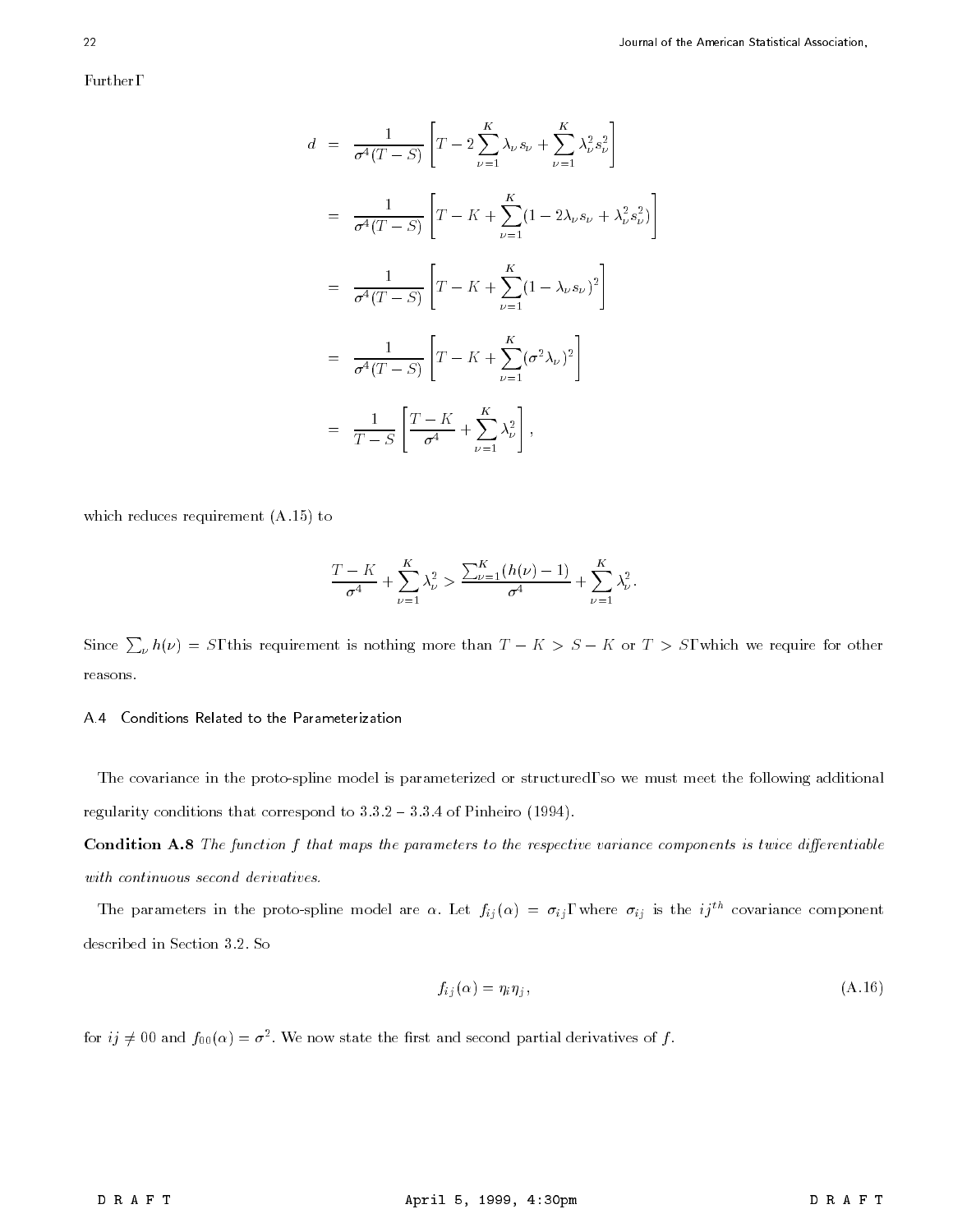$$
\frac{\partial f_{ij}}{\partial \eta_k} = \begin{cases}\n2\eta_i & \text{if } i = j = k \\
\eta_j & \text{if } i = k \& i \neq j \\
\eta_i & \text{if } j = k \& i \neq j \\
0 & \text{otherwise.} \n\end{cases}
$$
\n(A.17)

$$
\frac{\partial f_{ij}}{\partial \sigma^2} = 0, \quad \frac{\partial f_{00}}{\partial \sigma^2} = 1.
$$
\n(A.18)

The second partial derivatives are all zero, with the following exceptions:

$$
\frac{\partial^2 f_{ii}}{\partial \eta_i^2} = 2, \quad \frac{\partial^2 f_{ij}}{\partial \eta_i \partial \eta_j} = 1.
$$
\n(A.19)

Since a constant function is continuous, the requirement is satisfied.  $\Box$ 

**Condition A.9** f is one-to-one, i.e.  $\alpha \neq \alpha' \Rightarrow f(\alpha) \neq f(\alpha')$ .

It is easier to check the contrapositive of this statement. Recall  $(A.16)$  to see that each component of f depends on at most two elements of  $\alpha$ . Abusing notation somewhat, we must show

$$
f(\eta_i, \eta_j) = f(\eta'_i, \eta'_j) \Rightarrow \eta_i = \eta'_i \& \eta_j = \eta'_j \tag{A.20}
$$

for all  $ij \in \Lambda \setminus 00$ . The image  $f(\alpha)$  involves  $\eta_i$  and  $\eta_j$  in the definitions of  $\sigma_{ii}, \sigma_{jj}$ , and  $\sigma_{ij}$ , so the above reduces to showing that

$$
\eta_i^2 = (\eta_i')^2 \& \eta_j^2 = (\eta_j')^2 \& \eta_i \eta_j = \eta_i' \eta_j' \Rightarrow \eta_i = \eta_i' \& \eta_j = \eta_j'.
$$
 (A.21)

This holds except when one of  $\eta_i = -\eta_i$  or  $\eta_j = -\eta_j$ . If we *fix the sign* of one of the parameters  $\eta_j$  in each group  $\nu$  to be positive, we will be able to identify the parameters in the model. We arbitrarily set the sign of the "first" parameter in each group (under the ordering induced by the ordering of the basis functions) to be positive. When  $ij = 00$ , the parameter  $f_{00}(\sigma^-) = \sigma^-$  is directly identifiable.  $\Box$ 

**Condition A.10**  $\lim_{n\to\infty} v_{ij}/m = s_{ij}$  exists and is positive.

In the proto-spline model,  $v_{ij} = m$  or 2m so the limit is respectively 1 or 2.  $\Box$ 

Using the chain rule, Pinheiro (1994) lays out the relationship between the derivatives of the likelihood with respect to the original and induced parameters. The gradient matrix of  $f, D$ , was defined in Section 3.5.

 $\mathcal{M}$  , the form Hf , the (S  $\mathcal{M}$  )  $\mathcal{M}$  ,  $\mathcal{M}$  ,  $\mathcal{M}$  ,  $\mathcal{M}$  ,  $\mathcal{M}$  ,  $\mathcal{M}$  ,  $\mathcal{M}$  ,  $\mathcal{M}$  ,  $\mathcal{M}$  ,  $\mathcal{M}$  ,  $\mathcal{M}$  ,  $\mathcal{M}$  ,  $\mathcal{M}$  ,  $\mathcal{M}$  ,  $\mathcal{M}$  ,  $\mathcal{M}$  ,  $\$ 

$$
[H_f]_{ij,k,l} = \frac{\partial^2 f_{ij}(\alpha)}{\partial \alpha_k \partial \alpha_l}, \; ij \in \Lambda, \; k, l = 0, 1, \ldots, S.
$$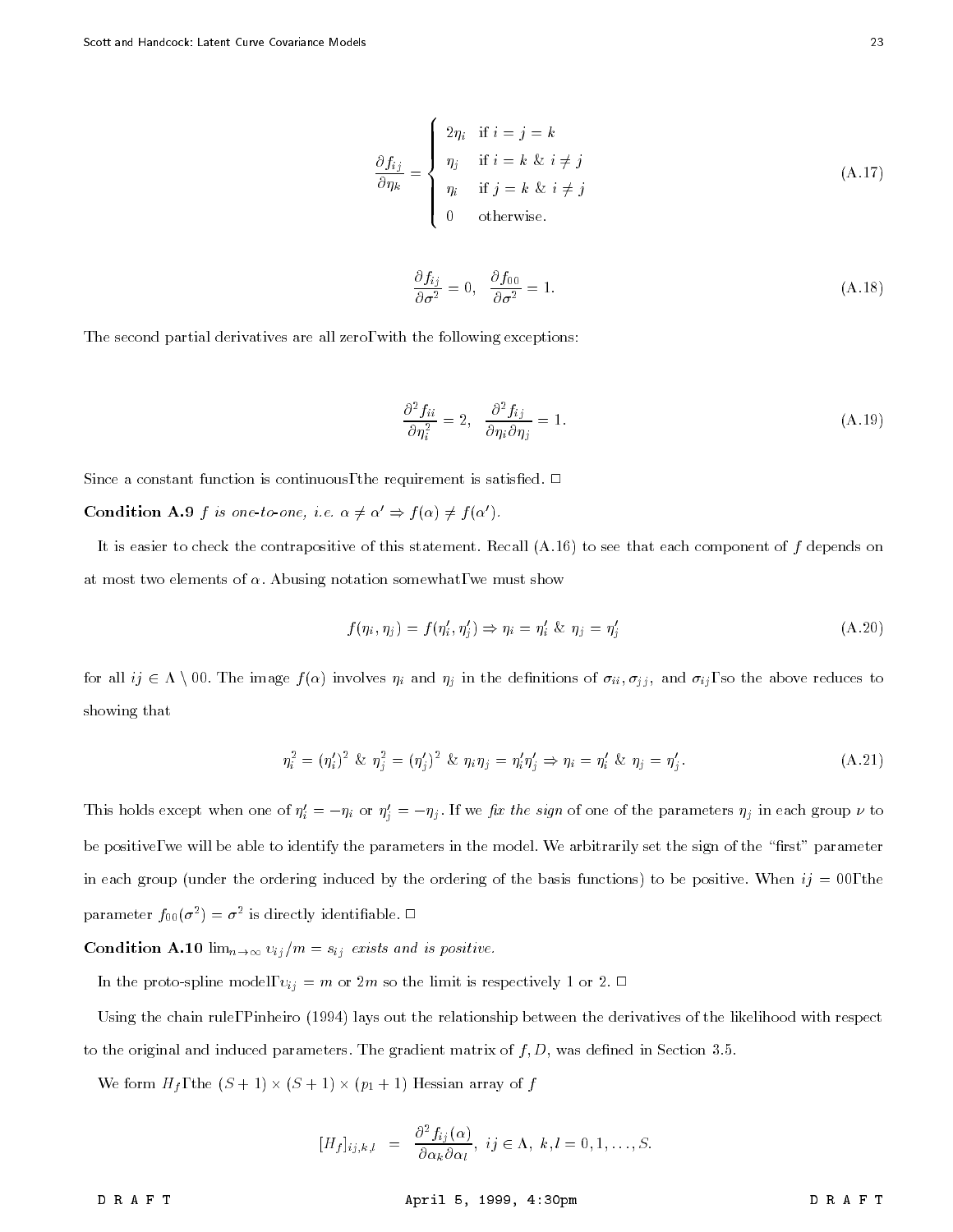This yields

$$
\frac{\partial \ell(\beta, \alpha | y)}{\partial \alpha} = D^T \frac{\partial \ell(\beta, \sigma | y)}{\partial \sigma}
$$

$$
\frac{\partial^2 \ell(\beta, \alpha | y)}{\partial \alpha \partial \alpha^T} = D^T \frac{\partial^2 \ell(\beta, \sigma | y)}{\partial \sigma \partial \sigma^T} D + H_f \frac{\partial \ell(\beta, \alpha | y)}{\partial \sigma}
$$

$$
\frac{\partial^2 \ell(\beta, \alpha | y)}{\partial \alpha \partial \beta^T} = D^T \frac{\partial^2 \ell(\beta, \sigma | y)}{\partial \sigma \partial \beta^T}
$$

The specific entries in the gradient and Hessian for  $f$  can be found in equations  $(A.17)$  through  $(A.19)$ .

The theorem follows from the model formulation and the regularity conditions established in the previous section combined with Theorem 3.3.2 of Pinheiro (1994).  $\Box$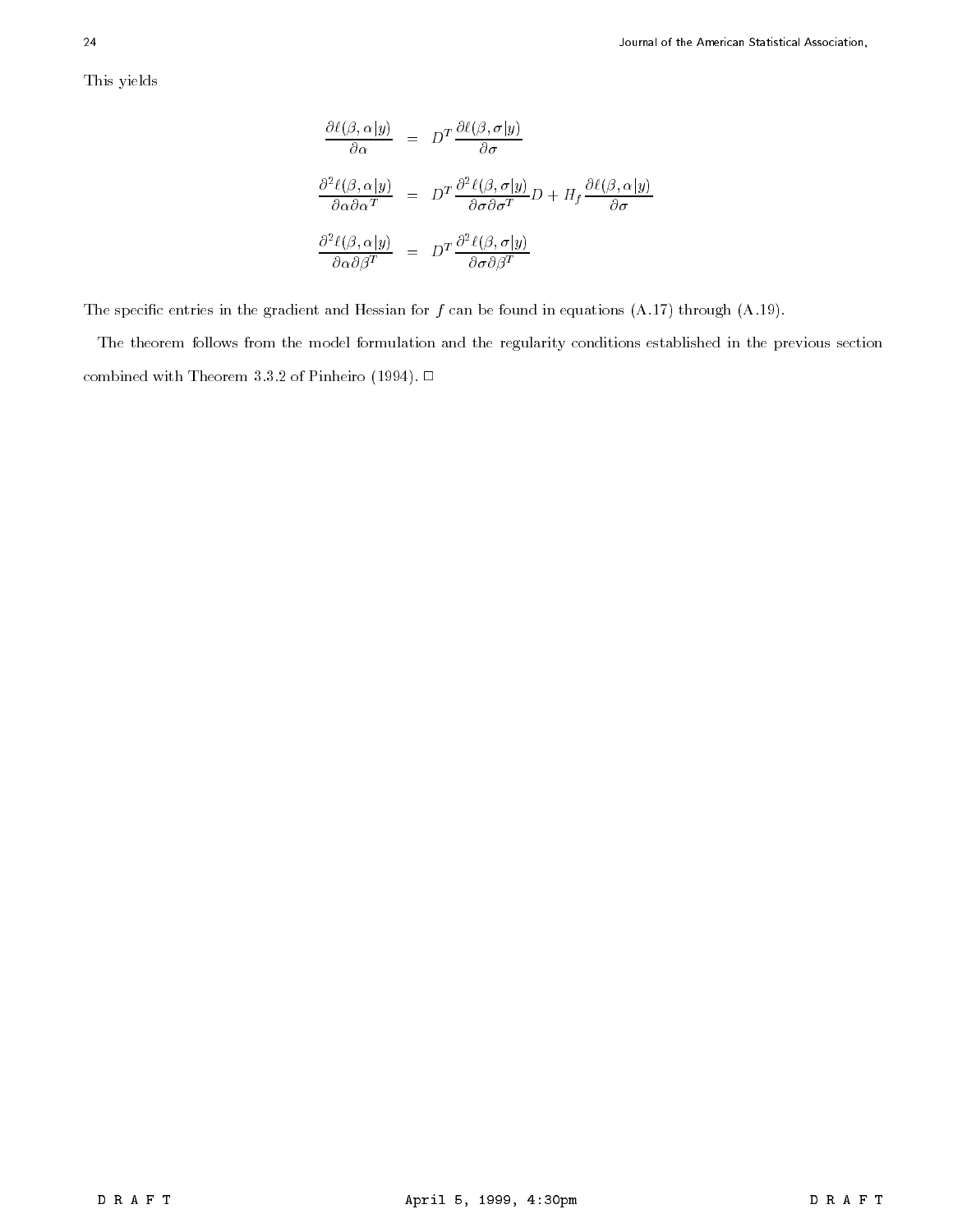#### REFERENCES

Ash, Robert B., and Gardner, Melvin F. (1975), Topics in Stochastic Processes, New York: Academic Press.

- Baker, Michael (1997), "Growth-Rate Heterogeneity and the Covariance Structure of Life-Cycle Earnings," Journal of Labor Economics, 15, 338-375.
- Barry, Daniel (1995), "A Bayesian Model for Growth Curve Analysis," Biometrics, 51, 639-655.
- Bernhardt, Annette D., Morris, Martina, Handcock, Mark S., and Scott, Marc A. (1997), "Work and Opportunity in the Post-Industrial Labor Market," Report to the Russell Sage Foundation, New York, pp. 84.
- Besse, Philippe, Cardot, Hervé, and Ferraty, Frédéric (1997), "Simultaneous Non-parametric Regressions of Unbalanced Longitudinal Data," Computational Statistics and Data Analysis, 24, 255-270.
- Besse, Philippe, and Ramsay, J. O. (1986), "Principal Components Analysis of Sampled Functions," Psychometrika, 51, 285-311.

Brumback, Babette A. (1996), "Statistical Models for Hormone Data," Ph.D Thesis, University of California, Berkeley.

Brumback, Babette A., and Rice, John A. (1998), "Smoothing Spline Models for the Analysis of Nested and Crossed Samples of Curves," Journal of the American Statistical Association, 93, 961-976.

Cappelli, Peter. (1995), "Rethinking Employment," British Journal of Industrial Relations 33, 563-602.

Danziger, Sheldon and Gottschalk, Peter (1993), Uneven Tides: Rising Inequality in America, New York: Russell Sage Foundation.

 $-$  1996. America Unequal. New York: Russell Sage Foundation.

Davidian, Marie, and Giltinan, David M. (1995), Nonlinear Models for Repeated Measurement Data, London: Chapman and Hall.

Diggle, Peter J., Liang, Kung-Yee, and Zeger, Scott L., (1994), Analysis of Longitudinal Data, Oxford: Oxford University Press.

Gottschalk, Peter and Moffit, Robert. (1994), "The Growth of Earnings Instability in the US Labor Market," Brookings Papers on Economic Activity 2, 217-72.

Grenander, Ulf (1981), Abstract Inference, New York: Wiley.

Hadi, Ali S. (1996), Matrix Algebra as a Tool, Belmont, CA: Wadsworth, ITP.

Haider, Steven (1996), "Earnings Instability and Earnings Inequality in the United States: 1967-1991," Manuscript, University of Michigan.

Harrison, Bennett. (1994), Lean and Mean: The Changing Landscape of Corporate Power in the Age of Flexibility. New York: Basic Books.

Horn, R. A., and Johnson, C. R. (1985), Matrix Analysis, New York : Cambridge University Press.

Jiang, Juming (1996), "REML Estimation: Asymptotic Behavior and Related Topics," Annals of Statistics, 24, 255-286.

Jones, Richard H. (1990), "Serial Correlation or Random Subject Effects?" Communications in Statistics Series B, 19(3), 1105-1123.

Karoly, Lynne A. (1993), "The Trend in Inequality Among Families, Individuals, and Workers in the United States: A Twenty-Five Year Perspective," In Uneven Tides: Rising Inequality In America, edited by S. Danziger and P. Gottschalk, 19-97. New York: Russell Sage.

Kneip, Alois (1994), "Nonparametric Estimation of Common Regressors of Similar Curve Data," Annals of Statistics, 22, 1386-1427.

Kooperberg, Charles and Stone, Charles J. "Logspline density estimation for censored data," Journal of Computational and Graphical Statistics, 1, 301-328.